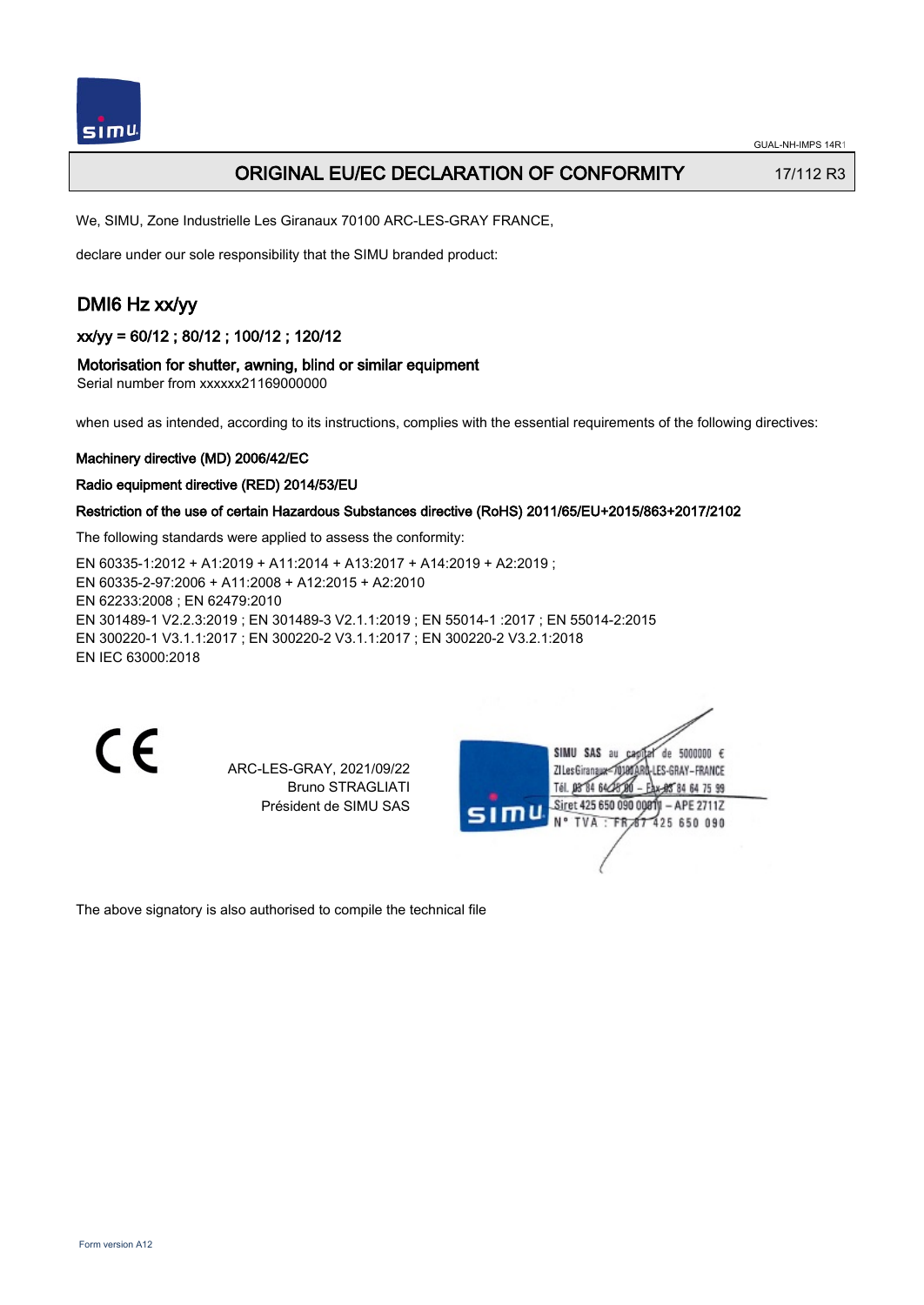

## ORIGINAL EU/EC DECLARATION OF CONFORMITY DECLARATION EU/CE DE CONFORMITE ORIGINALE

17/112 R3

We, SIMU, Zone Industrielle Les Giranaux 70100 ARC-LES-GRAY FRANCE, Nous,

declare under our sole responsibility that the SIMU branded product: declarons sous notre seule responsabilité que le produit de marque SIMU

# DMI6 Hz xx/yy

## xx/yy = 60/12 ; 80/12 ; 100/12 ; 120/12

### Motorisation for shutter, awning, blind or similar equipment

Motorisation de volet, store, rideau ou équipement similaire

Serial number from xxxxxx21169000000 Numéro de série à partir de

when used as intended, according to its instructions, complies with the essential requirements of the following directives: utilisé, selon l'usage prévu, comme décrit dans son manuel d'utilisation, est conforme aux exigences essentielles des directives suivantes

#### Machinery directive (MD) 2006/42/EC

Directive Machine 2006/42/EC

### Radio equipment directive (RED) 2014/53/EU

Directive sur les équipements radio 2014/53/EU

### Restriction of the use of certain Hazardous Substances directive (RoHS) 2011/65/EU+2015/863+2017/2102

Directive RoHS 2011/65/EU+2015/863+2017/2102

The following standards were applied to assess the conformity: Les normes de référence suivantes ont été appliquées pour évaluer la conformité

EN 60335‑1:2012 + A1:2019 + A11:2014 + A13:2017 + A14:2019 + A2:2019 ; EN 60335‑2‑97:2006 + A11:2008 + A12:2015 + A2:2010 EN 62233:2008 ; EN 62479:2010 EN 301489‑1 V2.2.3:2019 ; EN 301489‑3 V2.1.1:2019 ; EN 55014‑1 :2017 ; EN 55014‑2:2015 EN 300220‑1 V3.1.1:2017 ; EN 300220‑2 V3.1.1:2017 ; EN 300220‑2 V3.2.1:2018 EN IEC 63000:2018

 $\epsilon$ 

ARC-LES-GRAY, 2021/09/22 Bruno STRAGLIATI Président de SIMU SAS



The above signatory is also authorised to compile the technical file

La personne signataire ci-dessus est aussi celle autorisée à constituer le dossier technique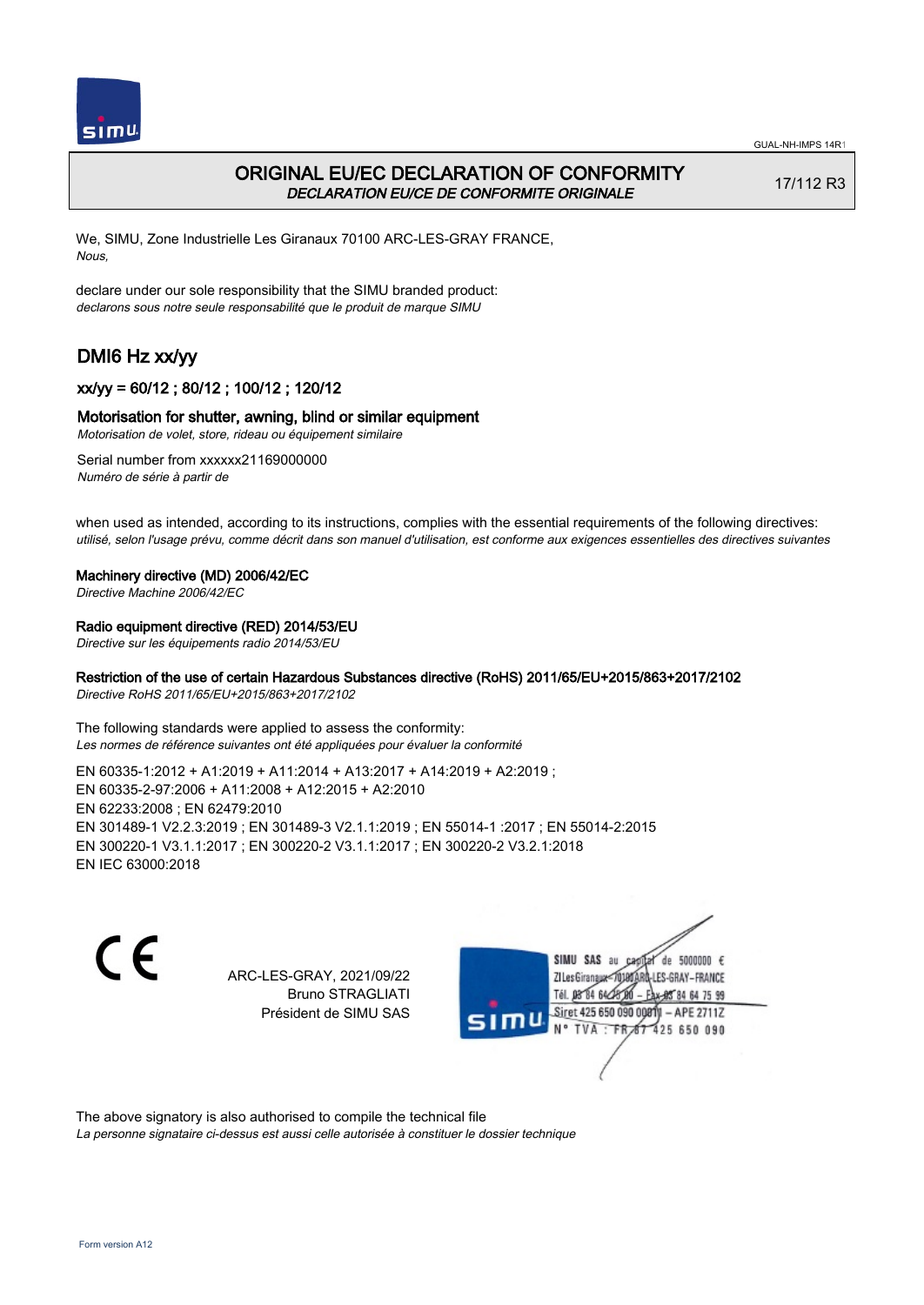

## ORIGINAL EU/EC DECLARATION OF CONFORMITY ORIGINAL EU/EG-KONFORMITÄTSERKLÄRUNG

17/112 R3

We, SIMU, Zone Industrielle Les Giranaux 70100 ARC-LES-GRAY FRANCE, Wir,

declare under our sole responsibility that the SIMU branded product: erklären unter unserer alleinigen Verantwortung, dass das mit der Marke SIMU versehene Produkt

# DMI6 Hz xx/yy

## xx/yy = 60/12 ; 80/12 ; 100/12 ; 120/12

## Motorisation for shutter, awning, blind or similar equipment

Motorisierung für Abschlüsse or ähnliche Ausrüstung

Serial number from xxxxxx21169000000 Seriennummer ab

when used as intended, according to its instructions, complies with the essential requirements of the following directives: den einschlägigen Bestimmungen der folgenden Richtlinien entspricht, wenn es nach den Anweisungen des Herstellers bestimmungsgemäß verwendet wird

## Machinery directive (MD) 2006/42/EC

Maschinenrichtlinie 2006/42/EC

## Radio equipment directive (RED) 2014/53/EU

Funkanlagen-Richtlinie 2014/53/EU

### Restriction of the use of certain Hazardous Substances directive (RoHS) 2011/65/EU+2015/863+2017/2102

RoHS-Richtlinie 2011/65/EU+2015/863+2017/2102

The following standards were applied to assess the conformity: Die Konformität wird durch die Einhaltung folgender Normen nachgewiesen

EN 60335‑1:2012 + A1:2019 + A11:2014 + A13:2017 + A14:2019 + A2:2019 ; EN 60335‑2‑97:2006 + A11:2008 + A12:2015 + A2:2010 EN 62233:2008 ; EN 62479:2010 EN 301489‑1 V2.2.3:2019 ; EN 301489‑3 V2.1.1:2019 ; EN 55014‑1 :2017 ; EN 55014‑2:2015 EN 300220‑1 V3.1.1:2017 ; EN 300220‑2 V3.1.1:2017 ; EN 300220‑2 V3.2.1:2018 EN IEC 63000:2018

C E

ARC-LES-GRAY, 2021/09/22 Bruno STRAGLIATI Président de SIMU SAS

SIMU SAS au de 5000000  $\epsilon$ ZI Les Giranaux-70180 LES-GRAY-FRANCE Tél. 08 84 64 24 64 75 99 Siret 425 650 090 0081) - APE 2711Z 425 650 090 **TVA:FR** 

The above signatory is also authorised to compile the technical file

Die oben genannte Person ist auch bevollmächtigt, die relevanten technischen Unterlagen zusammenzustellen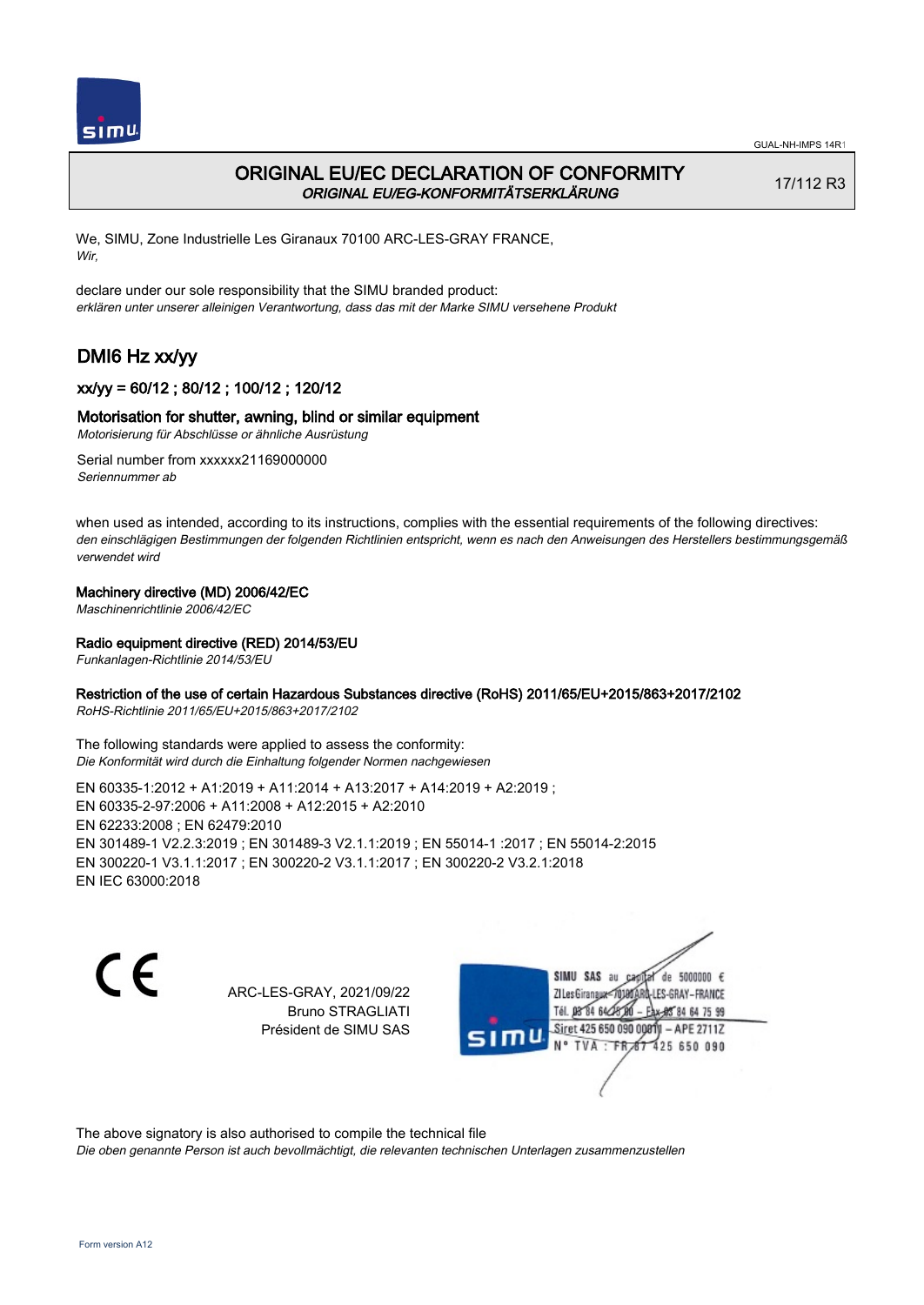



## ORIGINAL EU/EC DECLARATION OF CONFORMITY DECLARACIÓN UE/CE DE CONFORMIDAD ORIGINAL

17/112 R3

We, SIMU, Zone Industrielle Les Giranaux 70100 ARC-LES-GRAY FRANCE, Nosotros,

declare under our sole responsibility that the SIMU branded product: declaramos bajo nuestra única responsabilidad, que los productos de la marca SIMU

# DMI6 Hz xx/yy

## xx/yy = 60/12 ; 80/12 ; 100/12 ; 120/12

### Motorisation for shutter, awning, blind or similar equipment

Motorización de persiana, toldo, cortina o equipos similares

Serial number from xxxxxx21169000000 número de serie a partir de

when used as intended, according to its instructions, complies with the essential requirements of the following directives: cuando se utilizan según el uso previsto, de conformidad con sus instrucciones, cumplen con los requisitos esenciales de las siguientes directivas

### Machinery directive (MD) 2006/42/EC

Directiva "Máquinas" 2006/42/EC

### Radio equipment directive (RED) 2014/53/EU

Directiva equipos radioeléctricos 2014/53/EU

### Restriction of the use of certain Hazardous Substances directive (RoHS) 2011/65/EU+2015/863+2017/2102

Directiva RoHS 2011/65/EU+2015/863+2017/2102

The following standards were applied to assess the conformity: Las siguientes normas de referencia han sido aplicadas para evaluar la conformidad

EN 60335‑1:2012 + A1:2019 + A11:2014 + A13:2017 + A14:2019 + A2:2019 ; EN 60335‑2‑97:2006 + A11:2008 + A12:2015 + A2:2010 EN 62233:2008 ; EN 62479:2010 EN 301489‑1 V2.2.3:2019 ; EN 301489‑3 V2.1.1:2019 ; EN 55014‑1 :2017 ; EN 55014‑2:2015 EN 300220‑1 V3.1.1:2017 ; EN 300220‑2 V3.1.1:2017 ; EN 300220‑2 V3.2.1:2018 EN IEC 63000:2018

C E

ARC-LES-GRAY, 2021/09/22 Bruno STRAGLIATI Président de SIMU SAS

SIMU SAS au de 5000000  $\epsilon$ ZI Les Girangux 10180 LES-GRAY-FRANCE Tél. 08 84 64 24 64 75 99 Siret 425 650 090 008TV - APE 2711Z 425 650 090 TVA: FR

The above signatory is also authorised to compile the technical file

el firmante, anteriormente mencionado tambien esta facultado para elaborar el expediente tecnico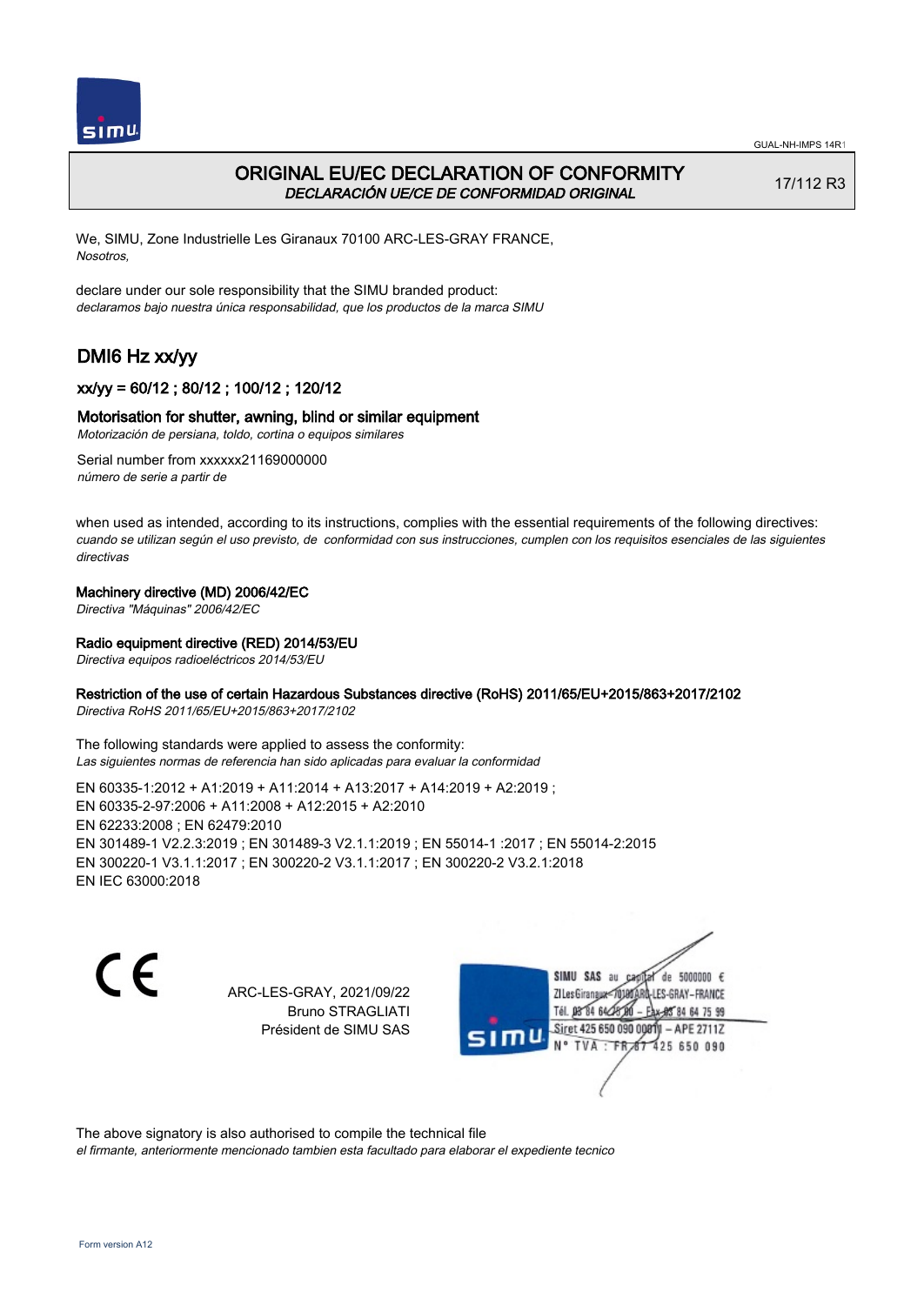

## ORIGINAL EU/EC DECLARATION OF CONFORMITY DICHIARAZIONE DI CONFORMITÀ UE/CE ORIGINALE

17/112 R3

We, SIMU, Zone Industrielle Les Giranaux 70100 ARC-LES-GRAY FRANCE, Noi,

declare under our sole responsibility that the SIMU branded product: dichiariamo sotto la nostra esclusiva responsabilità che l'appareccho di marca SIMU

# DMI6 Hz xx/yy

## xx/yy = 60/12 ; 80/12 ; 100/12 ; 120/12

### Motorisation for shutter, awning, blind or similar equipment

Motorizzazione di tapparella, persiana, tenda o apparecchiatura similare

Serial number from xxxxxx21169000000 Numero di serie a partire da

when used as intended, according to its instructions, complies with the essential requirements of the following directives: se utilizzato secondo l'uso previsto, come descritto nel suo manuale d'istruzioni, è conforme ai requisiti essenziali delle seguenti Direttive

#### Machinery directive (MD) 2006/42/EC

Direttiva Macchine 2006/42/EC

### Radio equipment directive (RED) 2014/53/EU

Direttiva apparecchiature radio 2014/53/EU

## Restriction of the use of certain Hazardous Substances directive (RoHS) 2011/65/EU+2015/863+2017/2102

Direttiva RoHS 2011/65/EU+2015/863+2017/2102

The following standards were applied to assess the conformity: I seguenti standard di riferimento sono stati applicati per ottenere la conformità

EN 60335‑1:2012 + A1:2019 + A11:2014 + A13:2017 + A14:2019 + A2:2019 ; EN 60335‑2‑97:2006 + A11:2008 + A12:2015 + A2:2010 EN 62233:2008 ; EN 62479:2010 EN 301489‑1 V2.2.3:2019 ; EN 301489‑3 V2.1.1:2019 ; EN 55014‑1 :2017 ; EN 55014‑2:2015 EN 300220‑1 V3.1.1:2017 ; EN 300220‑2 V3.1.1:2017 ; EN 300220‑2 V3.2.1:2018 EN IEC 63000:2018

 $\epsilon$ 

ARC-LES-GRAY, 2021/09/22 Bruno STRAGLIATI Président de SIMU SAS



The above signatory is also authorised to compile the technical file Il firmatario è inoltre autorizzato a costituire il fascicolo tecnico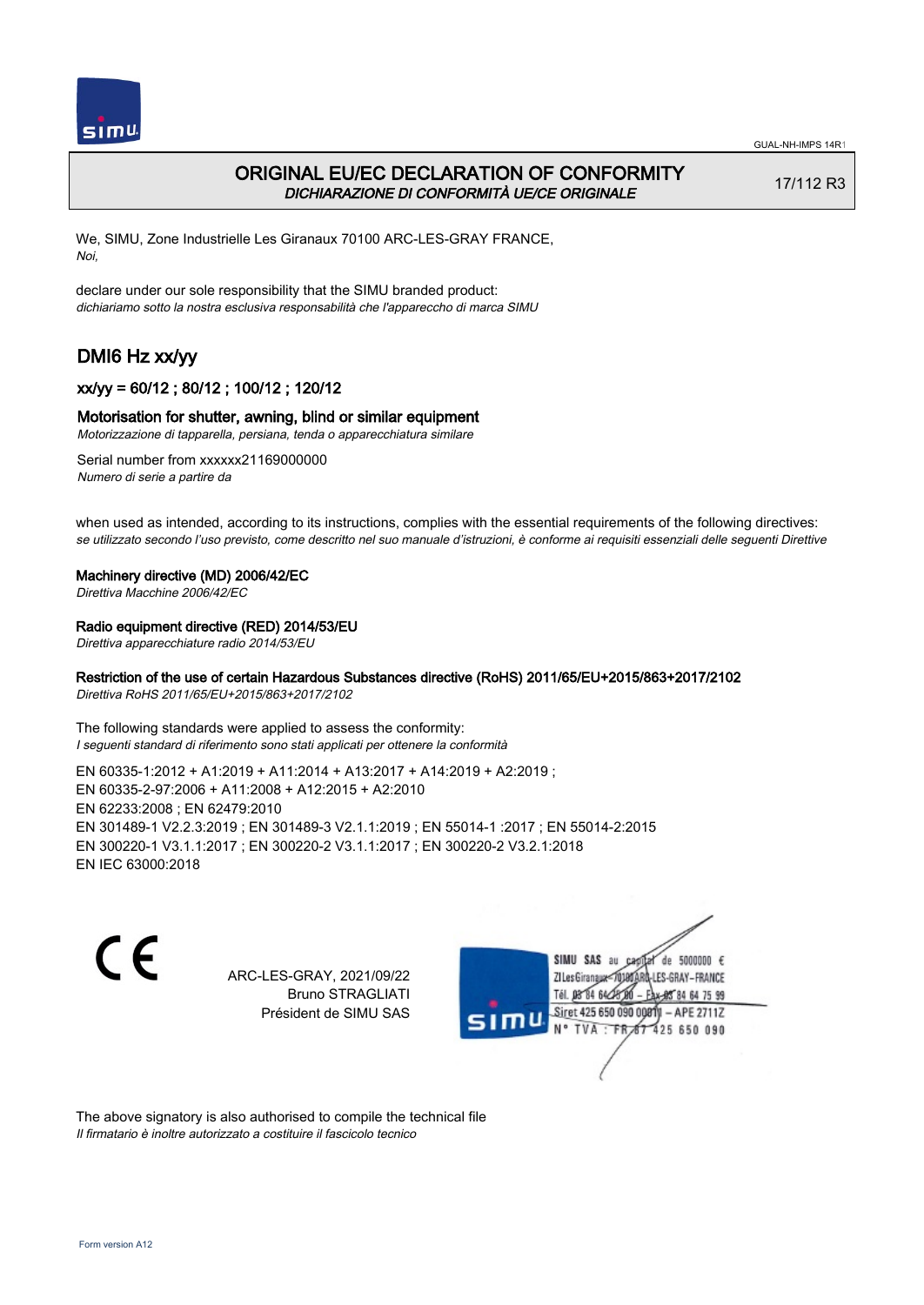



## ORIGINAL EU/EC DECLARATION OF CONFORMITY ОРИГИНАЛНА EU/EC ДЕКЛАРАЦИЯ ЗА СЪОТВЕТСТВИЕ

17/112 R3

GUAL-NH-IMPS 14R1

We, SIMU, Zone Industrielle Les Giranaux 70100 ARC-LES-GRAY FRANCE, Ние,

declare under our sole responsibility that the SIMU branded product: декларираме на своя лична отговорност, че продукт с търговска марка SIMU

# DMI6 Hz xx/yy

## xx/yy = 60/12 ; 80/12 ; 100/12 ; 120/12

### Motorisation for shutter, awning, blind or similar equipment

Моторизация за ролетни щори, сенници или други подобни засенчващи изделия

Serial number from xxxxxx21169000000 сериен номер от

when used as intended, according to its instructions, complies with the essential requirements of the following directives: когато се използва съобразно предназначението си и в съответствие с инструкциите е в съответствие с основните изисквания на следните директиви

### Machinery directive (MD) 2006/42/EC

Машинна директива 2006/42/EC

### Radio equipment directive (RED) 2014/53/EU

Директива за радио оборудване 2014/53/EU

### Restriction of the use of certain Hazardous Substances directive (RoHS) 2011/65/EU+2015/863+2017/2102

RoHS Директива относно ограничението на употребата на определени опасни вещества в електрическото и електронното оборудване 2011/65/EU+2015/863+2017/2102

The following standards were applied to assess the conformity: Следните референтни стандарти са приложени за оценяване на съответствието

EN 60335‑1:2012 + A1:2019 + A11:2014 + A13:2017 + A14:2019 + A2:2019 ; EN 60335‑2‑97:2006 + A11:2008 + A12:2015 + A2:2010 EN 62233:2008 ; EN 62479:2010 EN 301489‑1 V2.2.3:2019 ; EN 301489‑3 V2.1.1:2019 ; EN 55014‑1 :2017 ; EN 55014‑2:2015 EN 300220‑1 V3.1.1:2017 ; EN 300220‑2 V3.1.1:2017 ; EN 300220‑2 V3.2.1:2018 EN IEC 63000:2018

C E

ARC-LES-GRAY, 2021/09/22 Bruno STRAGLIATI Président de SIMU SAS



The above signatory is also authorised to compile the technical file Гоеподписващия също е упълномощен да съставя техническо досие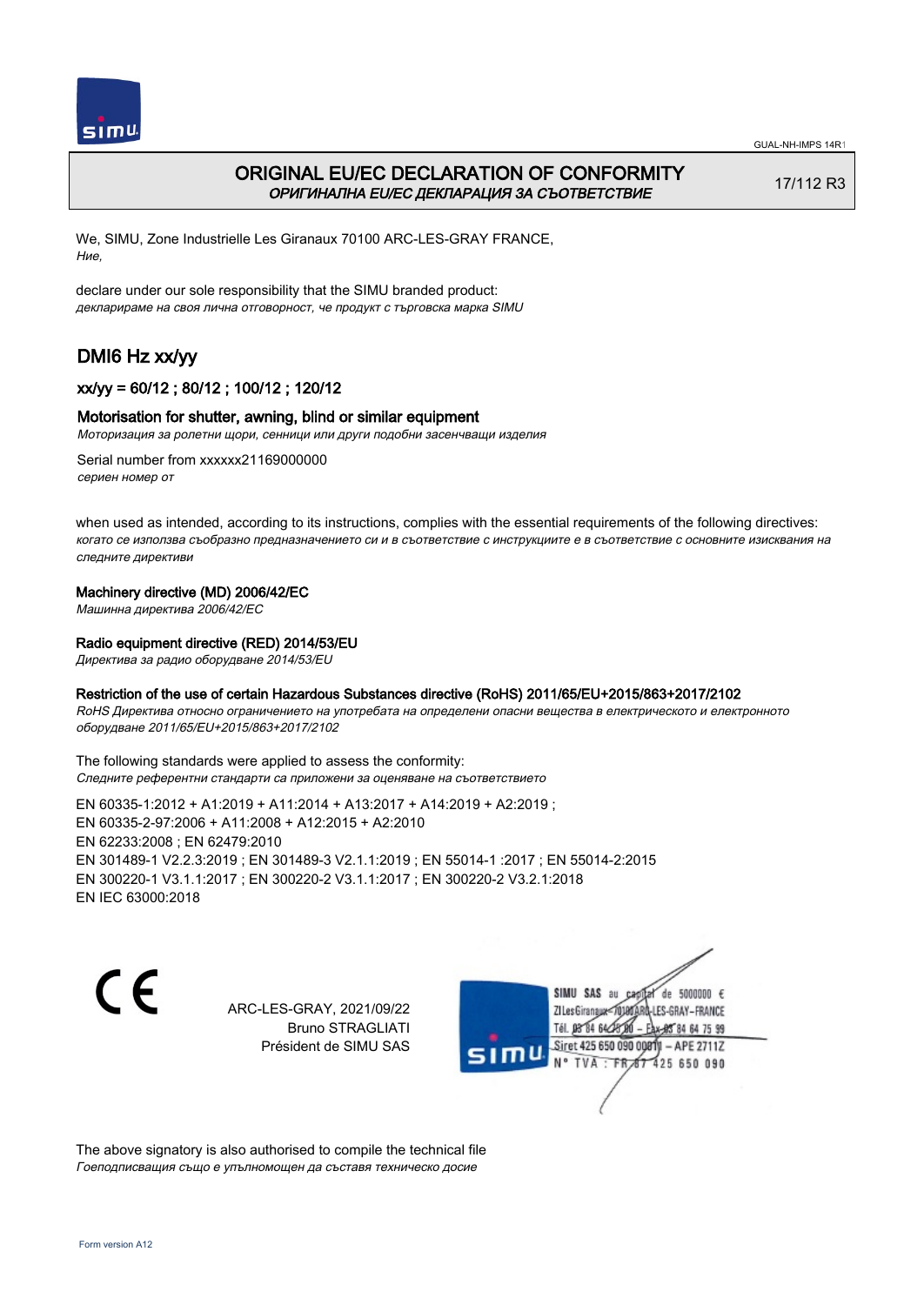

## ORIGINAL EU/EC DECLARATION OF CONFORMITY ORIGINÁLNÍ EU/ES PROHLÁŠENÍ O SHODĚ

17/112 R3

We, SIMU, Zone Industrielle Les Giranaux 70100 ARC-LES-GRAY FRANCE, My,

declare under our sole responsibility that the SIMU branded product: prohlašujeme na svou výlučnou odpovědnost, že výrobek značky SIMU

# DMI6 Hz xx/yy

## xx/yy = 60/12 ; 80/12 ; 100/12 ; 120/12

### Motorisation for shutter, awning, blind or similar equipment

Pohon pro rolety, markýzy, clony nebo podobná zařízení

Serial number from xxxxxx21169000000 Sériové číslo od

when used as intended, according to its instructions, complies with the essential requirements of the following directives: pokud je používán v souladu s účelem použití a s návodem, splňuje základní požadavky těchto směrnic

#### Machinery directive (MD) 2006/42/EC

Směrnice o strojních zařízeních 2006/42/EC

#### Radio equipment directive (RED) 2014/53/EU

Směrnice o dodávání rádiových zařízení na trh 2014/53/EU

#### Restriction of the use of certain Hazardous Substances directive (RoHS) 2011/65/EU+2015/863+2017/2102

Směrnice o omezení používání některých nebezpečných látek v elektrických a elektronických zařízeních 2011/65/EU+2015/863+2017/2102

The following standards were applied to assess the conformity: Pro posouzení shody byly použity následující normy

EN 60335‑1:2012 + A1:2019 + A11:2014 + A13:2017 + A14:2019 + A2:2019 ; EN 60335‑2‑97:2006 + A11:2008 + A12:2015 + A2:2010 EN 62233:2008 ; EN 62479:2010 EN 301489‑1 V2.2.3:2019 ; EN 301489‑3 V2.1.1:2019 ; EN 55014‑1 :2017 ; EN 55014‑2:2015 EN 300220‑1 V3.1.1:2017 ; EN 300220‑2 V3.1.1:2017 ; EN 300220‑2 V3.2.1:2018 EN IEC 63000:2018

 $\epsilon$ 

ARC-LES-GRAY, 2021/09/22 Bruno STRAGLIATI Président de SIMU SAS



The above signatory is also authorised to compile the technical file Výše uvedená osoba je také osoba pověřená sestavením technické dokumentace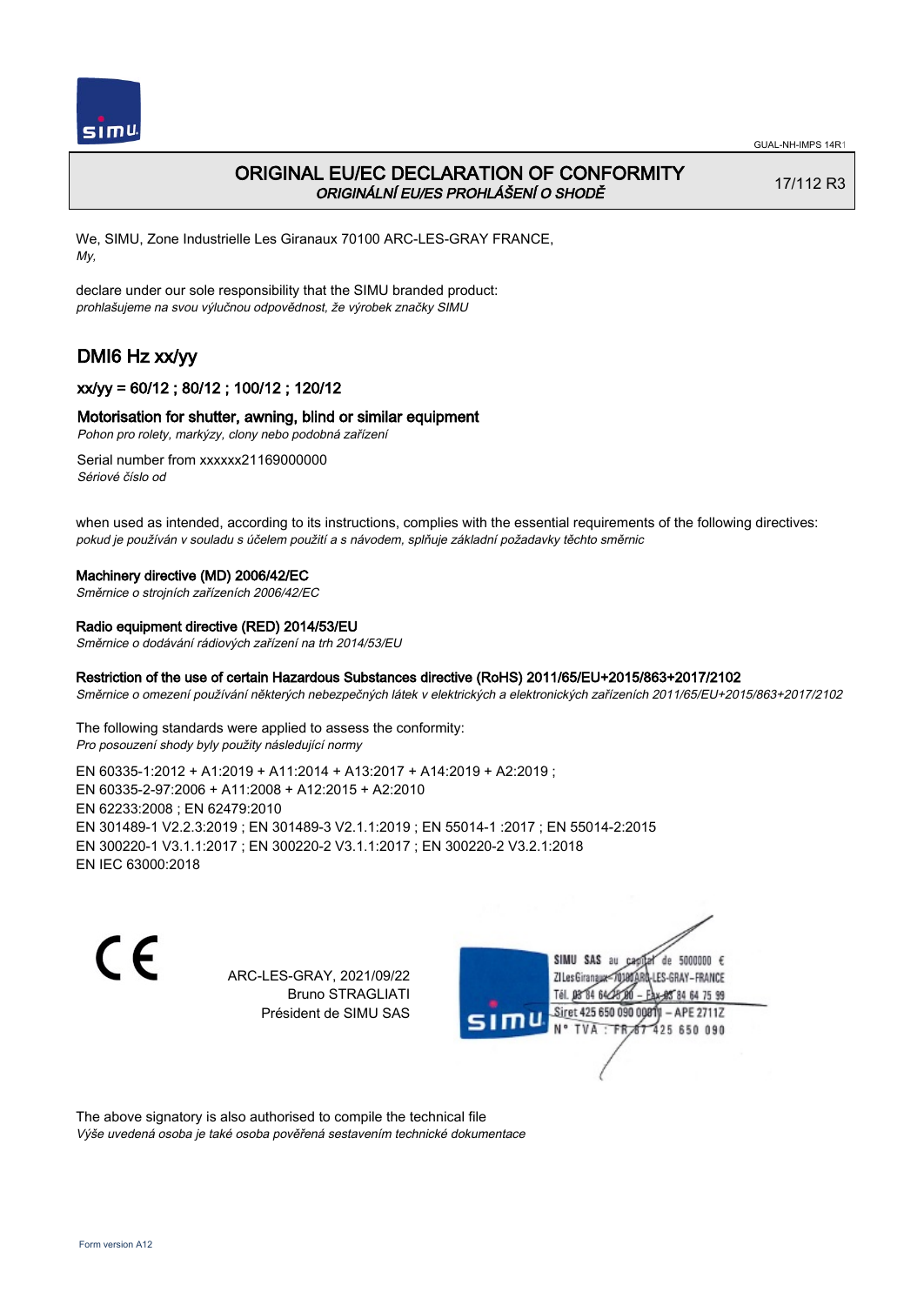

## ORIGINAL EU/EC DECLARATION OF CONFORMITY ORIGINAL EU/EF-OVERENSSTEMMELSESERKLÆRING

17/112 R3

We, SIMU, Zone Industrielle Les Giranaux 70100 ARC-LES-GRAY FRANCE, Vi,

declare under our sole responsibility that the SIMU branded product: erklærer som eneansvarlige, at SIMU mærkede produkter

# DMI6 Hz xx/yy

## xx/yy = 60/12 ; 80/12 ; 100/12 ; 120/12

### Motorisation for shutter, awning, blind or similar equipment

Motorisering af gitre, markiser, persienner eller lign. udstyr

Serial number from xxxxxx21169000000 serienummer fra

when used as intended, according to its instructions, complies with the essential requirements of the following directives: når det anvendes efter hensigten, efter dennes instrukser, overholder kravene i følgende direktiver

### Machinery directive (MD) 2006/42/EC

Maskindirektivet 2006/42/EC

### Radio equipment directive (RED) 2014/53/EU

Radioudstyrsdirektivet 2014/53/EU

## Restriction of the use of certain Hazardous Substances directive (RoHS) 2011/65/EU+2015/863+2017/2102

RoHS direktiv 2011/65/EU+2015/863+2017/2102

The following standards were applied to assess the conformity: Referencestandarderne der følger blev anvendt til at vurdere overholdelsen

EN 60335‑1:2012 + A1:2019 + A11:2014 + A13:2017 + A14:2019 + A2:2019 ; EN 60335‑2‑97:2006 + A11:2008 + A12:2015 + A2:2010 EN 62233:2008 ; EN 62479:2010 EN 301489‑1 V2.2.3:2019 ; EN 301489‑3 V2.1.1:2019 ; EN 55014‑1 :2017 ; EN 55014‑2:2015 EN 300220‑1 V3.1.1:2017 ; EN 300220‑2 V3.1.1:2017 ; EN 300220‑2 V3.2.1:2018 EN IEC 63000:2018

 $\epsilon$ 

ARC-LES-GRAY, 2021/09/22 Bruno STRAGLIATI Président de SIMU SAS



The above signatory is also authorised to compile the technical file Personen nævnt ovenfor er også godkendt til at udarbejde det tekniske dossier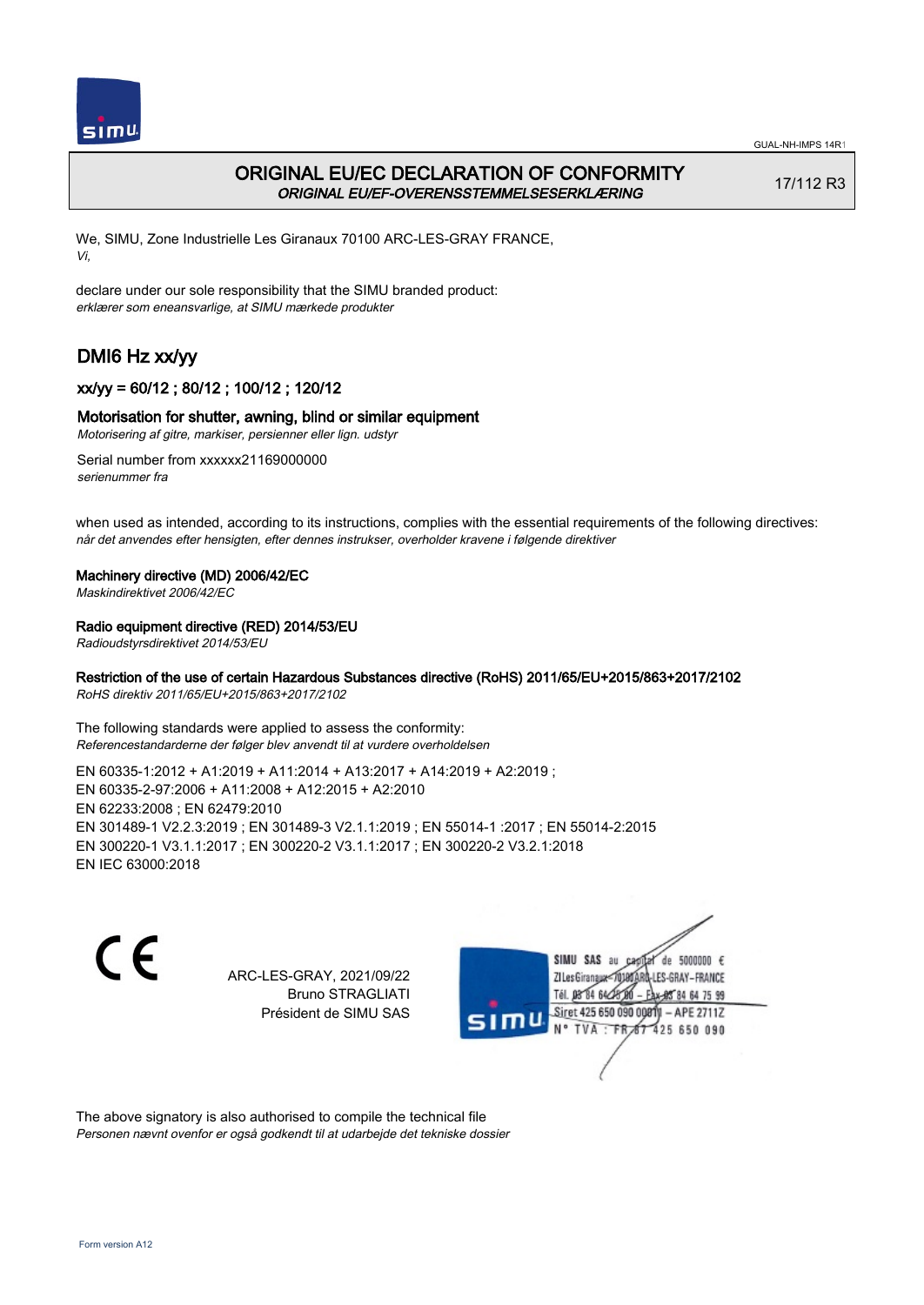

## ORIGINAL EU/EC DECLARATION OF CONFORMITY EL/EK VASTAVUSDEKLARATSIOON

17/112 R3

We, SIMU, Zone Industrielle Les Giranaux 70100 ARC-LES-GRAY FRANCE, Meie,

declare under our sole responsibility that the SIMU branded product: kinnitame kogu vastutusega, et SIMU kaubamärgiga tooted

# DMI6 Hz xx/yy

## xx/yy = 60/12 ; 80/12 ; 100/12 ; 120/12

### Motorisation for shutter, awning, blind or similar equipment

Aknaluukide, varikatuste, aknakardinate või sarnaste seadmete motoriseerimine

Serial number from xxxxxx21169000000 Seerianumber alates

when used as intended, according to its instructions, complies with the essential requirements of the following directives: kui kasutatakse eesmärgipäraselt ja juhiste kohaselt, vastavad käesoleva direktiivi põhinõuetele

#### Machinery directive (MD) 2006/42/EC

Masinate direktiiv 2006/42/EC

## Radio equipment directive (RED) 2014/53/EU

Direktiiv raadioseadmete turul kättesaadavuse kohta 2014/53/EU

### Restriction of the use of certain Hazardous Substances directive (RoHS) 2011/65/EU+2015/863+2017/2102

RoHs direktiiv ohtlike ainete kasutamise piirangute kohta elektri- ja elektroonikaseadmetes 2011/65/EU+2015/863+2017/2102

The following standards were applied to assess the conformity: Vastavusdeklaratsiooni hindamiseks kasutatakse järgmisi standardeid

EN 60335‑1:2012 + A1:2019 + A11:2014 + A13:2017 + A14:2019 + A2:2019 ; EN 60335‑2‑97:2006 + A11:2008 + A12:2015 + A2:2010 EN 62233:2008 ; EN 62479:2010 EN 301489‑1 V2.2.3:2019 ; EN 301489‑3 V2.1.1:2019 ; EN 55014‑1 :2017 ; EN 55014‑2:2015 EN 300220‑1 V3.1.1:2017 ; EN 300220‑2 V3.1.1:2017 ; EN 300220‑2 V3.2.1:2018 EN IEC 63000:2018

 $\epsilon$ 

ARC-LES-GRAY, 2021/09/22 Bruno STRAGLIATI Président de SIMU SAS



The above signatory is also authorised to compile the technical file Eelpool nimetatud isik on volitatud koostama tehnilist dokumentatsiooni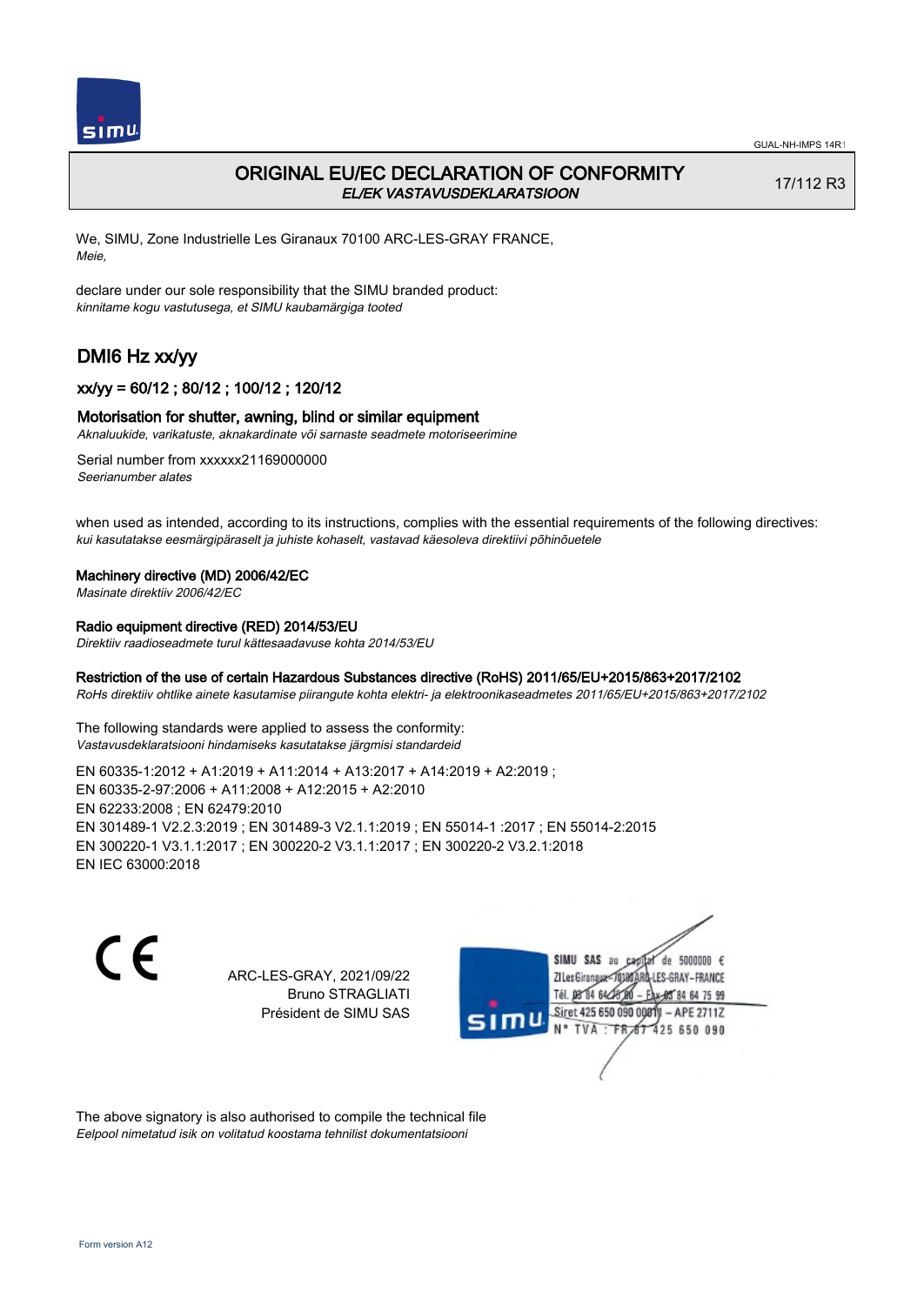

## ORIGINAL EU/EC DECLARATION OF CONFORMITY ALKUPERÄISET EU/EY-VAATIMUSTENMUKAISUUSVAKUUTUS

17/112 R3

We, SIMU, Zone Industrielle Les Giranaux 70100 ARC-LES-GRAY FRANCE, Me,

declare under our sole responsibility that the SIMU branded product: vakuutamme omalla vastuullamme, että SIMU merkkituote

# DMI6 Hz xx/yy

## xx/yy = 60/12 ; 80/12 ; 100/12 ; 120/12

### Motorisation for shutter, awning, blind or similar equipment

Sälerullainten, markiisien, kaihtimien tai vastaavien motorisointi

Serial number from xxxxxx21169000000 sarjanumerot

when used as intended, according to its instructions, complies with the essential requirements of the following directives: kun käytettynä oikein ja sen ohjeiden mukaan, noudattaa seuraavien direktiivien olennaisia vaatimuksia

### Machinery directive (MD) 2006/42/EC

Konedirektiivin 2006/42/EC

### Radio equipment directive (RED) 2014/53/EU

Radiolaitteiden direktiivin 2014/53/EU

## Restriction of the use of certain Hazardous Substances directive (RoHS) 2011/65/EU+2015/863+2017/2102

RoHS direktiivin 2011/65/EU+2015/863+2017/2102

The following standards were applied to assess the conformity: Seuraavia viitestandardeja sovellettiin vaatimustenmukaisuusvakuutusta arvioitaessa

EN 60335‑1:2012 + A1:2019 + A11:2014 + A13:2017 + A14:2019 + A2:2019 ; EN 60335‑2‑97:2006 + A11:2008 + A12:2015 + A2:2010 EN 62233:2008 ; EN 62479:2010 EN 301489‑1 V2.2.3:2019 ; EN 301489‑3 V2.1.1:2019 ; EN 55014‑1 :2017 ; EN 55014‑2:2015 EN 300220‑1 V3.1.1:2017 ; EN 300220‑2 V3.1.1:2017 ; EN 300220‑2 V3.2.1:2018 EN IEC 63000:2018

 $\epsilon$ 

ARC-LES-GRAY, 2021/09/22 Bruno STRAGLIATI Président de SIMU SAS



The above signatory is also authorised to compile the technical file Yllä allekirjoittaja on myös valtuutettu kokoamaan teknisten tiedostojen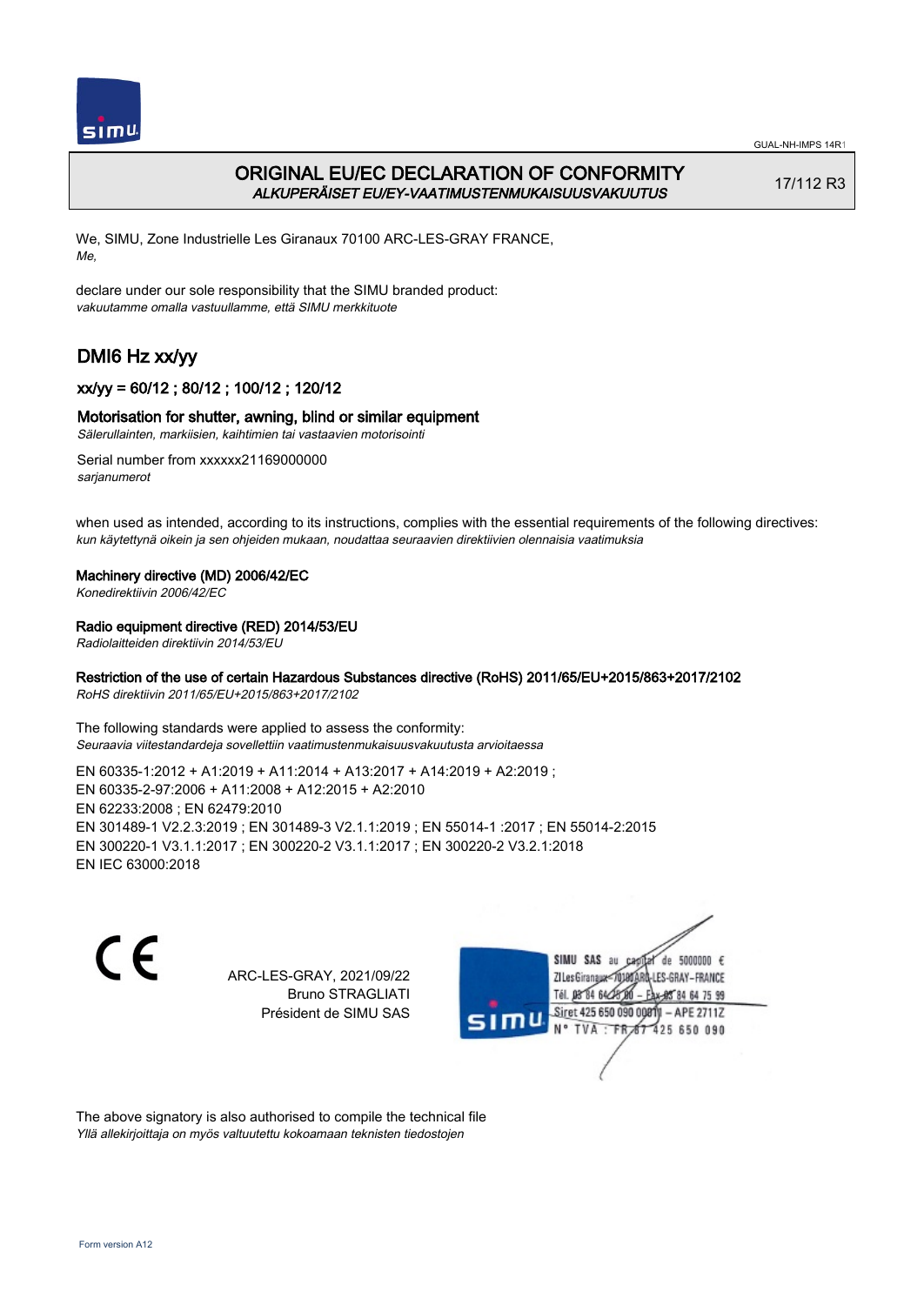

## ORIGINAL EU/EC DECLARATION OF CONFORMITY ΠΡΩΤΟΤΥΠΟ ΔΗΛΩΣΗ ΣΥΜΜΟΡΦΩΣΗΣ ΕΕ/EK

17/112 R3

We, SIMU, Zone Industrielle Les Giranaux 70100 ARC-LES-GRAY FRANCE, εμείς,

declare under our sole responsibility that the SIMU branded product: Δηλώνουμε αναλαμβάνοντας την αποκλειστική ευθύνη ότι το επώνυμο προϊόν SIMU

# DMI6 Hz xx/yy

## xx/yy = 60/12 ; 80/12 ; 100/12 ; 120/12

### Motorisation for shutter, awning, blind or similar equipment

Μηχανοκίνηση για ρολα,τέντες,στόρια ή παρόμοιο εξοπλισμό

Serial number from xxxxxx21169000000 σειριακό αριθμό από

when used as intended, according to its instructions, complies with the essential requirements of the following directives: όταν χρησιμοποιείται όπως έχει προβλεφθεί, σύμφωνα με τις οδηγίες του, συμφωνεί με τις βασικές απαιτήσεις των ακόλουθων οδηγιών

#### Machinery directive (MD) 2006/42/EC

Οδηγία περι μηχανικού εξοπλισμού 2006/42/EC

#### Radio equipment directive (RED) 2014/53/EU

Οδηγία ραδιοεξοπλισμού 2014/53/EU

### Restriction of the use of certain Hazardous Substances directive (RoHS) 2011/65/EU+2015/863+2017/2102

Οδηγίας RoHS 2011/65/EU+2015/863+2017/2102

The following standards were applied to assess the conformity: Τα πρότυπα αναφοράς που ακολουθούν εφαρμόστηκαν με σκοπό την αξιολόγηση της συμμόρφωσης

EN 60335‑1:2012 + A1:2019 + A11:2014 + A13:2017 + A14:2019 + A2:2019 ; EN 60335‑2‑97:2006 + A11:2008 + A12:2015 + A2:2010 EN 62233:2008 ; EN 62479:2010 EN 301489‑1 V2.2.3:2019 ; EN 301489‑3 V2.1.1:2019 ; EN 55014‑1 :2017 ; EN 55014‑2:2015 EN 300220‑1 V3.1.1:2017 ; EN 300220‑2 V3.1.1:2017 ; EN 300220‑2 V3.2.1:2018 EN IEC 63000:2018

C F

ARC-LES-GRAY, 2021/09/22 Bruno STRAGLIATI Président de SIMU SAS



The above signatory is also authorised to compile the technical file

Το πρόσωπο που αναφέρεται παραπάνω είναι επίσης εξουσιοδοτημένο να καταρτίσει τον τεχνικό φάκελο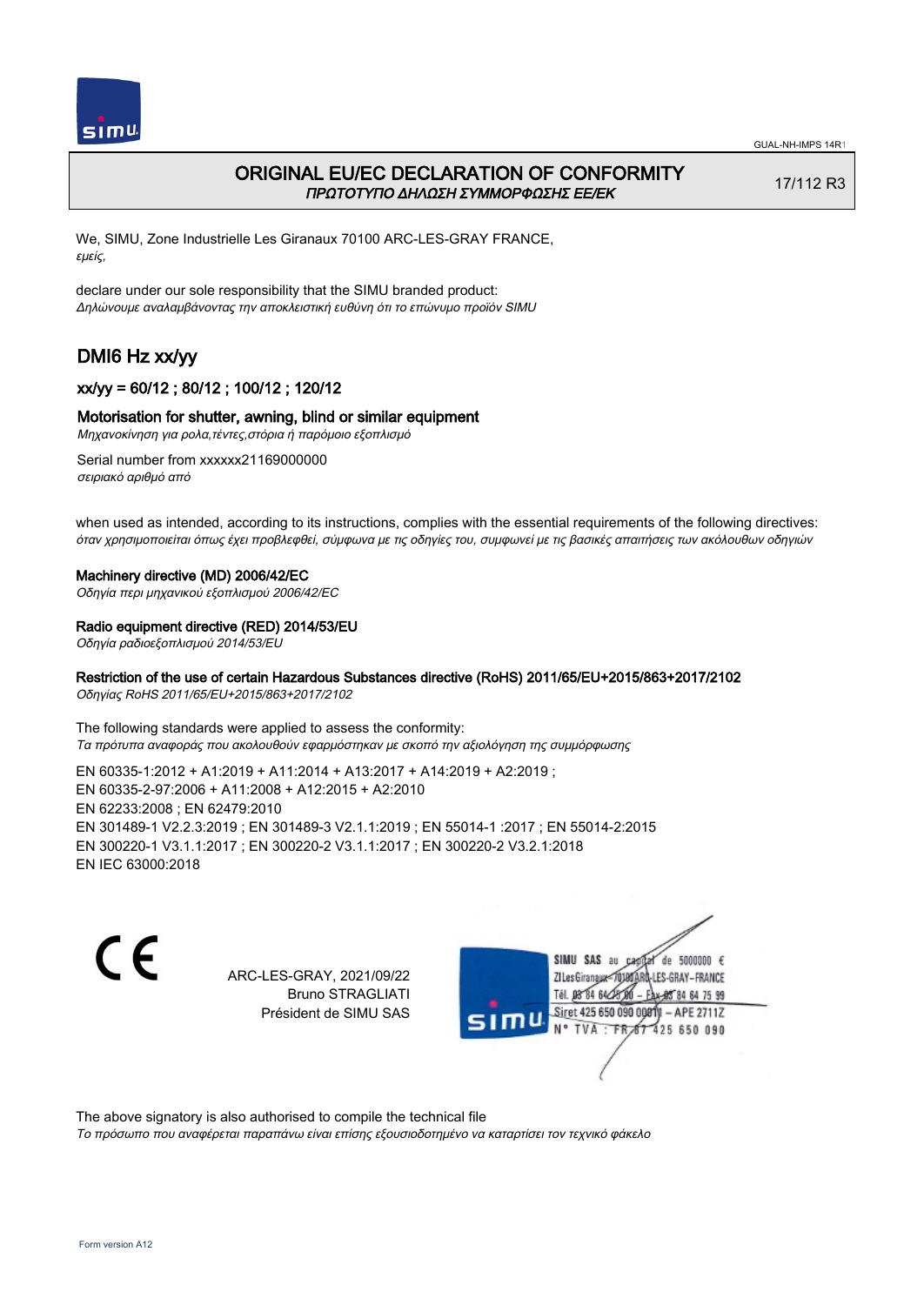

## ORIGINAL EU/EC DECLARATION OF CONFORMITY ORGINALNA EU/EC DEKLARACIJA O USKLAĐENOSTI

17/112 R3

We, SIMU, Zone Industrielle Les Giranaux 70100 ARC-LES-GRAY FRANCE, Mi,

declare under our sole responsibility that the SIMU branded product: izjavljujemo pod punom odgovornošču da je proizvod marke SIMU

# DMI6 Hz xx/yy

## xx/yy = 60/12 ; 80/12 ; 100/12 ; 120/12

### Motorisation for shutter, awning, blind or similar equipment

Motorizacija za rolete,tende,sjenila ili slične opreme

Serial number from xxxxxx21169000000 Serijski broj iz

when used as intended, according to its instructions, complies with the essential requirements of the following directives: ako se upotrebljava prema namjeni, prema važećim uputama, usklađen sa prijeko potrebnim zahtijevima slijedećih direktiva

#### Machinery directive (MD) 2006/42/EC

Direktiva o strojevima 2006/42/EC

#### Radio equipment directive (RED) 2014/53/EU

Direktiva za radijsku opremu 2014/53/EU

### Restriction of the use of certain Hazardous Substances directive (RoHS) 2011/65/EU+2015/863+2017/2102

Direktiva RoHS 2011/65/EU+2015/863+2017/2102

The following standards were applied to assess the conformity: Slijedeće reference standarda se primjenjuju da se odredi usklađenost

EN 60335‑1:2012 + A1:2019 + A11:2014 + A13:2017 + A14:2019 + A2:2019 ; EN 60335‑2‑97:2006 + A11:2008 + A12:2015 + A2:2010 EN 62233:2008 ; EN 62479:2010 EN 301489‑1 V2.2.3:2019 ; EN 301489‑3 V2.1.1:2019 ; EN 55014‑1 :2017 ; EN 55014‑2:2015 EN 300220‑1 V3.1.1:2017 ; EN 300220‑2 V3.1.1:2017 ; EN 300220‑2 V3.2.1:2018 EN IEC 63000:2018

 $\epsilon$ 

ARC-LES-GRAY, 2021/09/22 Bruno STRAGLIATI Président de SIMU SAS



The above signatory is also authorised to compile the technical file Gore navedeni potpisnik također je ovlašten za sastavljanje tehničkog dokumenta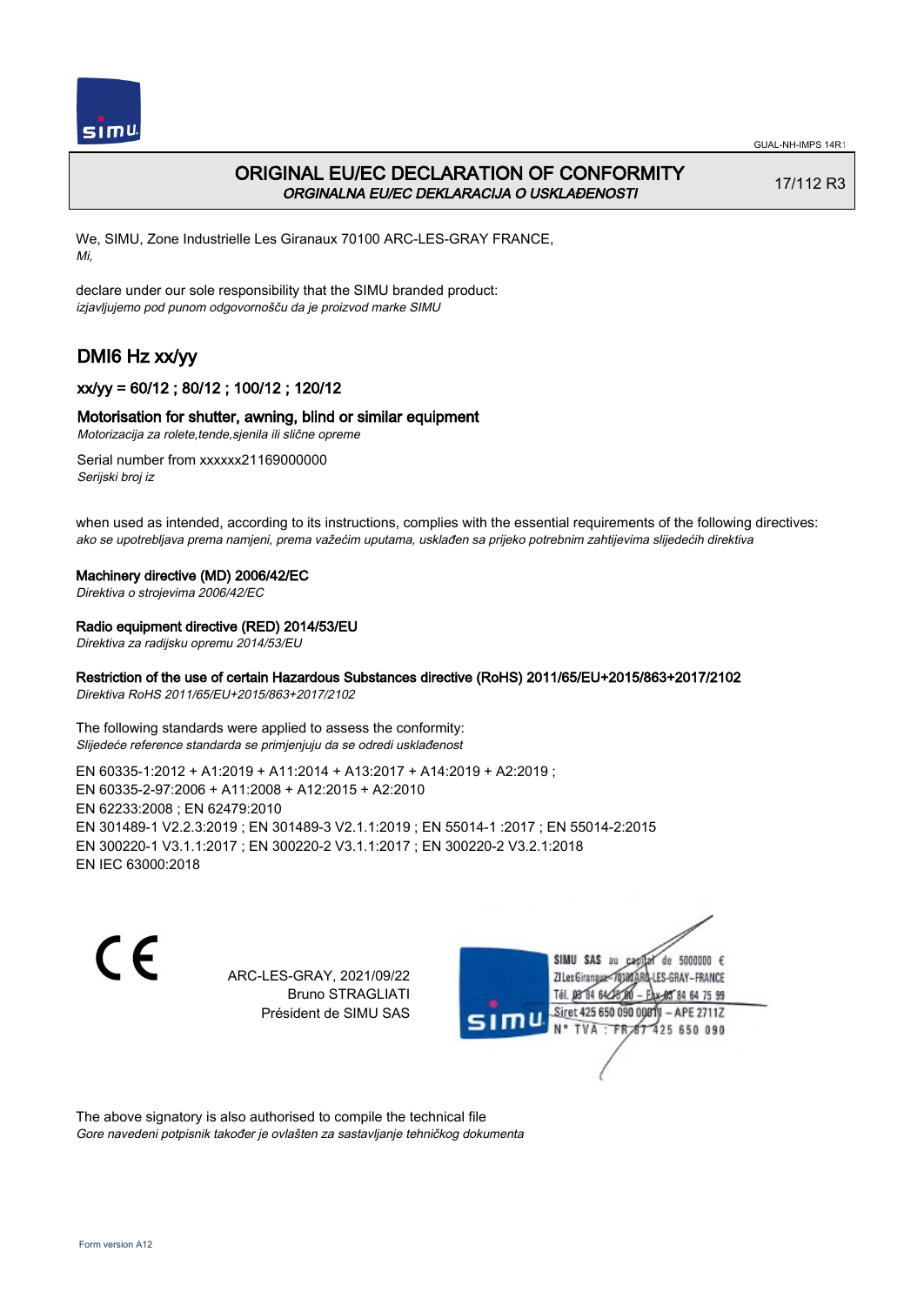

## ORIGINAL EU/EC DECLARATION OF CONFORMITY Eredeti EU/CE Megfelelőségi Nyilatkozat

17/112 R3

We, SIMU, Zone Industrielle Les Giranaux 70100 ARC-LES-GRAY FRANCE, Alulírott,

declare under our sole responsibility that the SIMU branded product: felelősségünk teljes tudatában kijelentjük, hogy a szóban forgó SIMU termék

# DMI6 Hz xx/yy

## xx/yy = 60/12 ; 80/12 ; 100/12 ; 120/12

### Motorisation for shutter, awning, blind or similar equipment

Redőny, napellenző vagy hasonlószerkezetek motorizálása

Serial number from xxxxxx21169000000 Sorozatszámtól

when used as intended, according to its instructions, complies with the essential requirements of the following directives: megfelel, az alábbi irányelvekben megfogalmazott alapvető követelményeknek

#### Machinery directive (MD) 2006/42/EC

Gépekre vonatkozó irányelv 2006/42/EC

#### Radio equipment directive (RED) 2014/53/EU

A rádióberendezésekről szóló irányelv 2014/53/EU

### Restriction of the use of certain Hazardous Substances directive (RoHS) 2011/65/EU+2015/863+2017/2102

RoHS irányelv 2011/65/EU+2015/863+2017/2102

The following standards were applied to assess the conformity: A megfelelőség biztosításának érdekében az alábbi szabványok kerültek alkalmazásra

EN 60335‑1:2012 + A1:2019 + A11:2014 + A13:2017 + A14:2019 + A2:2019 ; EN 60335‑2‑97:2006 + A11:2008 + A12:2015 + A2:2010 EN 62233:2008 ; EN 62479:2010 EN 301489‑1 V2.2.3:2019 ; EN 301489‑3 V2.1.1:2019 ; EN 55014‑1 :2017 ; EN 55014‑2:2015 EN 300220‑1 V3.1.1:2017 ; EN 300220‑2 V3.1.1:2017 ; EN 300220‑2 V3.2.1:2018 EN IEC 63000:2018

C F

ARC-LES-GRAY, 2021/09/22 Bruno STRAGLIATI Président de SIMU SAS



The above signatory is also authorised to compile the technical file A fent említett aláíró is jogosult a műszaki dokumentáció összeállítására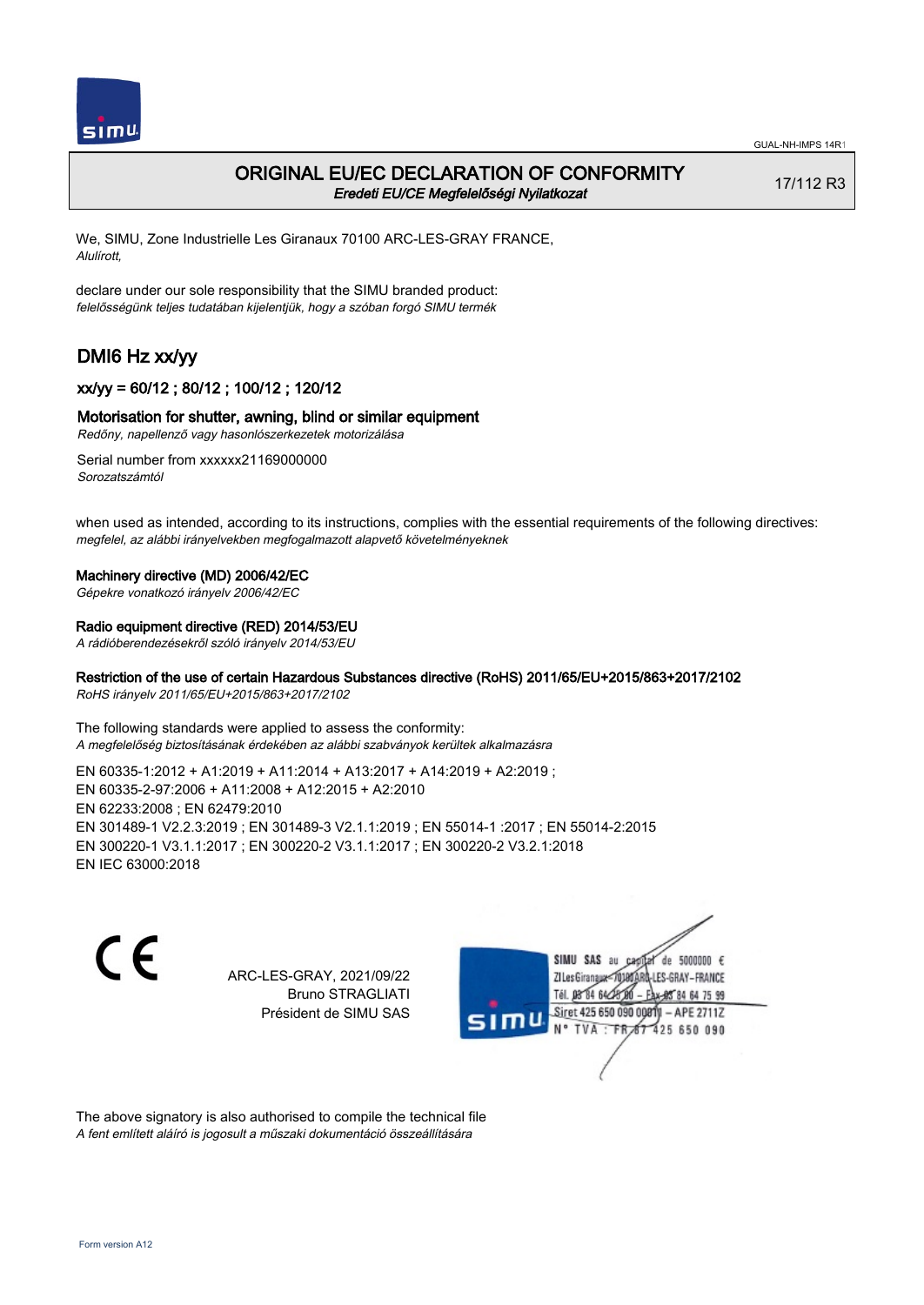

## ORIGINAL EU/EC DECLARATION OF CONFORMITY ORIGINALI ES/EB ATITIKTIES DEKLARACIJA

17/112 R3

We, SIMU, Zone Industrielle Les Giranaux 70100 ARC-LES-GRAY FRANCE, Mes,

declare under our sole responsibility that the SIMU branded product: atsakingai deklaruojame, kad SIMU kompanijos produktas

# DMI6 Hz xx/yy

## xx/yy = 60/12 ; 80/12 ; 100/12 ; 120/12

### Motorisation for shutter, awning, blind or similar equipment

Apsauginių žaliuzių, markizių, ritininių užuolaidų ir panašių gaminių automatizavimas

Serial number from xxxxxx21169000000 Serijos numeris nuo

when used as intended, according to its instructions, complies with the essential requirements of the following directives: naudojamas pagal paskirtį, pagal gamintojo instrukcijas, atitinka esminius šių Direktyvų reikalavimus

#### Machinery directive (MD) 2006/42/EC

Mašinų direktyva 2006/42/EC

### Radio equipment directive (RED) 2014/53/EU

Radijo ryšio įrenginių direktyva 2014/53/EU

## Restriction of the use of certain Hazardous Substances directive (RoHS) 2011/65/EU+2015/863+2017/2102

PMNA (RoHS) direktyva 2011/65/EU+2015/863+2017/2102

The following standards were applied to assess the conformity: Įverinti deklaruojamą atitiktį buvo taikomi toliau nurodyti standartai

EN 60335‑1:2012 + A1:2019 + A11:2014 + A13:2017 + A14:2019 + A2:2019 ; EN 60335‑2‑97:2006 + A11:2008 + A12:2015 + A2:2010 EN 62233:2008 ; EN 62479:2010 EN 301489‑1 V2.2.3:2019 ; EN 301489‑3 V2.1.1:2019 ; EN 55014‑1 :2017 ; EN 55014‑2:2015 EN 300220‑1 V3.1.1:2017 ; EN 300220‑2 V3.1.1:2017 ; EN 300220‑2 V3.2.1:2018 EN IEC 63000:2018

C F

ARC-LES-GRAY, 2021/09/22 Bruno STRAGLIATI Président de SIMU SAS



The above signatory is also authorised to compile the technical file Asmuo, pasirašęs šią deklaraciją, taip pat turi įgaliojimą sudaryti techninę bylą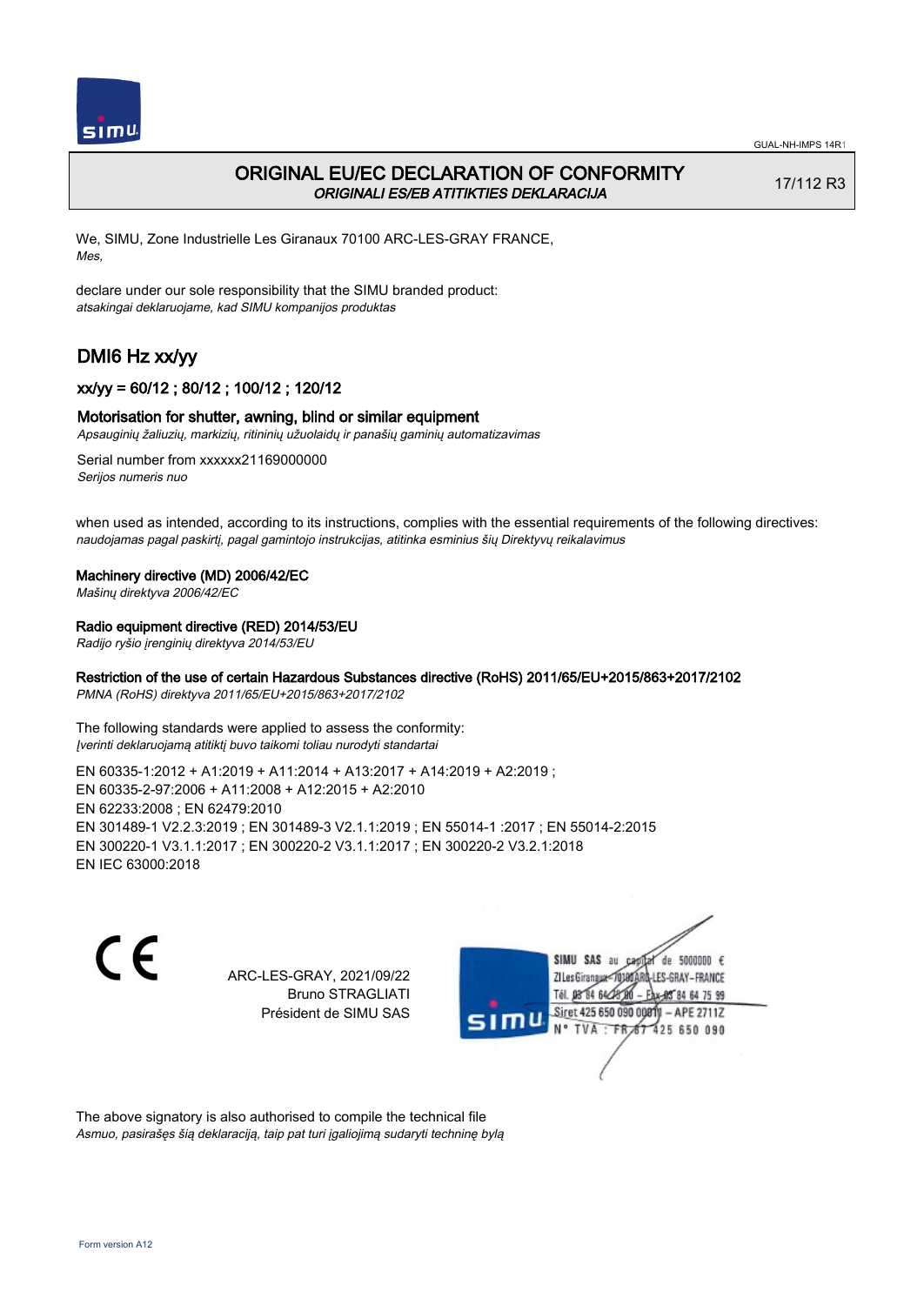

## ORIGINAL EU/EC DECLARATION OF CONFORMITY ES/EK ATBILSTĪBAS DEKLARĀCIJA

17/112 R3

We, SIMU, Zone Industrielle Les Giranaux 70100 ARC-LES-GRAY FRANCE, Mēs,

declare under our sole responsibility that the SIMU branded product: ar pilnu atbildību, apliecinām, ka SIMU zīmola produkti,

# DMI6 Hz xx/yy

## xx/yy = 60/12 ; 80/12 ; 100/12 ; 120/12

### Motorisation for shutter, awning, blind or similar equipment

Aizsargžalūziju, žalūziju, markīžu, aizkaru un līdzīgu gala produktu motorizēšana

Serial number from xxxxxx21169000000 sērijas numurs no

when used as intended, according to its instructions, complies with the essential requirements of the following directives: ja tie tiek lietoti saskaņā ar norādījumiem, atbilst šo direktīvu pamatprasībām

#### Machinery directive (MD) 2006/42/EC

Mašīnu Direktīva 2006/42/EC

### Radio equipment directive (RED) 2014/53/EU

Direktīva par radioiekārtu pieejamību tirgū 2014/53/EU

### Restriction of the use of certain Hazardous Substances directive (RoHS) 2011/65/EU+2015/863+2017/2102

RoHs Direktīva par dažādu bīstamu vielu izmantošanas ierobežošanu elektriskās un elektroniskās iekārtās 2011/65/EU+2015/863+2017/2102

The following standards were applied to assess the conformity: Atbilstības deklarācijas novērtēšanai tiek pielietoti sekojoši standarti

EN 60335‑1:2012 + A1:2019 + A11:2014 + A13:2017 + A14:2019 + A2:2019 ; EN 60335‑2‑97:2006 + A11:2008 + A12:2015 + A2:2010 EN 62233:2008 ; EN 62479:2010 EN 301489‑1 V2.2.3:2019 ; EN 301489‑3 V2.1.1:2019 ; EN 55014‑1 :2017 ; EN 55014‑2:2015 EN 300220‑1 V3.1.1:2017 ; EN 300220‑2 V3.1.1:2017 ; EN 300220‑2 V3.2.1:2018 EN IEC 63000:2018

C E

ARC-LES-GRAY, 2021/09/22 Bruno STRAGLIATI Président de SIMU SAS

SIMU SAS au de 5000000  $\epsilon$ ZI Les Giranaux</r0180 LES-GRAY-FRANCE Tél. 08 84 64 28 64 75 99 Siret 425 650 090 0081) - APE 2711Z  $TVA : FRAT$ 425 650 090

The above signatory is also authorised to compile the technical file Iepriekš minētā persona ir pilnvarota sastādīt tehnisko dokumentāciju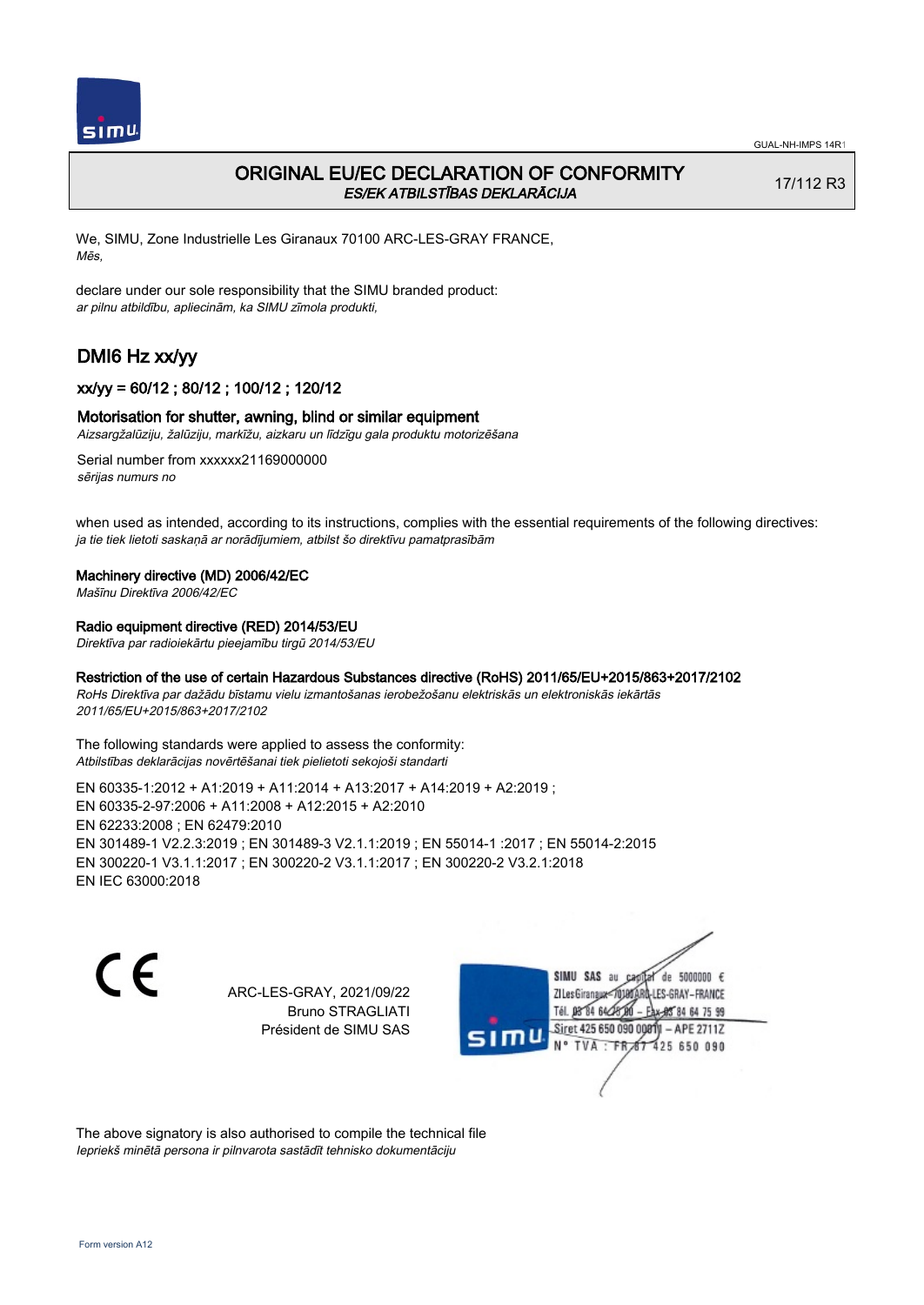

## ORIGINAL EU/EC DECLARATION OF CONFORMITY OORSPRONKELIJKE EU/EG-CONFORMITEITSVERKLARING

17/112 R3

We, SIMU, Zone Industrielle Les Giranaux 70100 ARC-LES-GRAY FRANCE, Wij,

declare under our sole responsibility that the SIMU branded product: verklaren op eigen verantwoordelijkheid dat het produkt van het SIMU

# DMI6 Hz xx/yy

## xx/yy = 60/12 ; 80/12 ; 100/12 ; 120/12

## Motorisation for shutter, awning, blind or similar equipment

Motorisatie voor rolluiken, zonwering, screens of gelijkaardige toepassingen

Serial number from xxxxxx21169000000 Serienummer van

when used as intended, according to its instructions, complies with the essential requirements of the following directives: wanneer gebruikt voor de juiste toepassing voldoet aan de essentiële eisen van de volgende richtlijnen

### Machinery directive (MD) 2006/42/EC

Machinerichtlijn 2006/42/EC

### Radio equipment directive (RED) 2014/53/EU

Richtlijn radioapparatuur 2014/53/EU

### Restriction of the use of certain Hazardous Substances directive (RoHS) 2011/65/EU+2015/863+2017/2102

RoHS Richtlijn 2011/65/EU+2015/863+2017/2102

The following standards were applied to assess the conformity: De volgende referentiestandaarden worden toegepast om de overeenstemming te evalueren

EN 60335‑1:2012 + A1:2019 + A11:2014 + A13:2017 + A14:2019 + A2:2019 ; EN 60335‑2‑97:2006 + A11:2008 + A12:2015 + A2:2010 EN 62233:2008 ; EN 62479:2010 EN 301489‑1 V2.2.3:2019 ; EN 301489‑3 V2.1.1:2019 ; EN 55014‑1 :2017 ; EN 55014‑2:2015 EN 300220‑1 V3.1.1:2017 ; EN 300220‑2 V3.1.1:2017 ; EN 300220‑2 V3.2.1:2018 EN IEC 63000:2018

 $\epsilon$ 

ARC-LES-GRAY, 2021/09/22 Bruno STRAGLIATI Président de SIMU SAS



The above signatory is also authorised to compile the technical file

De bovengenoemde persoon is ook bevoegd om het technisch dossier samen te stellen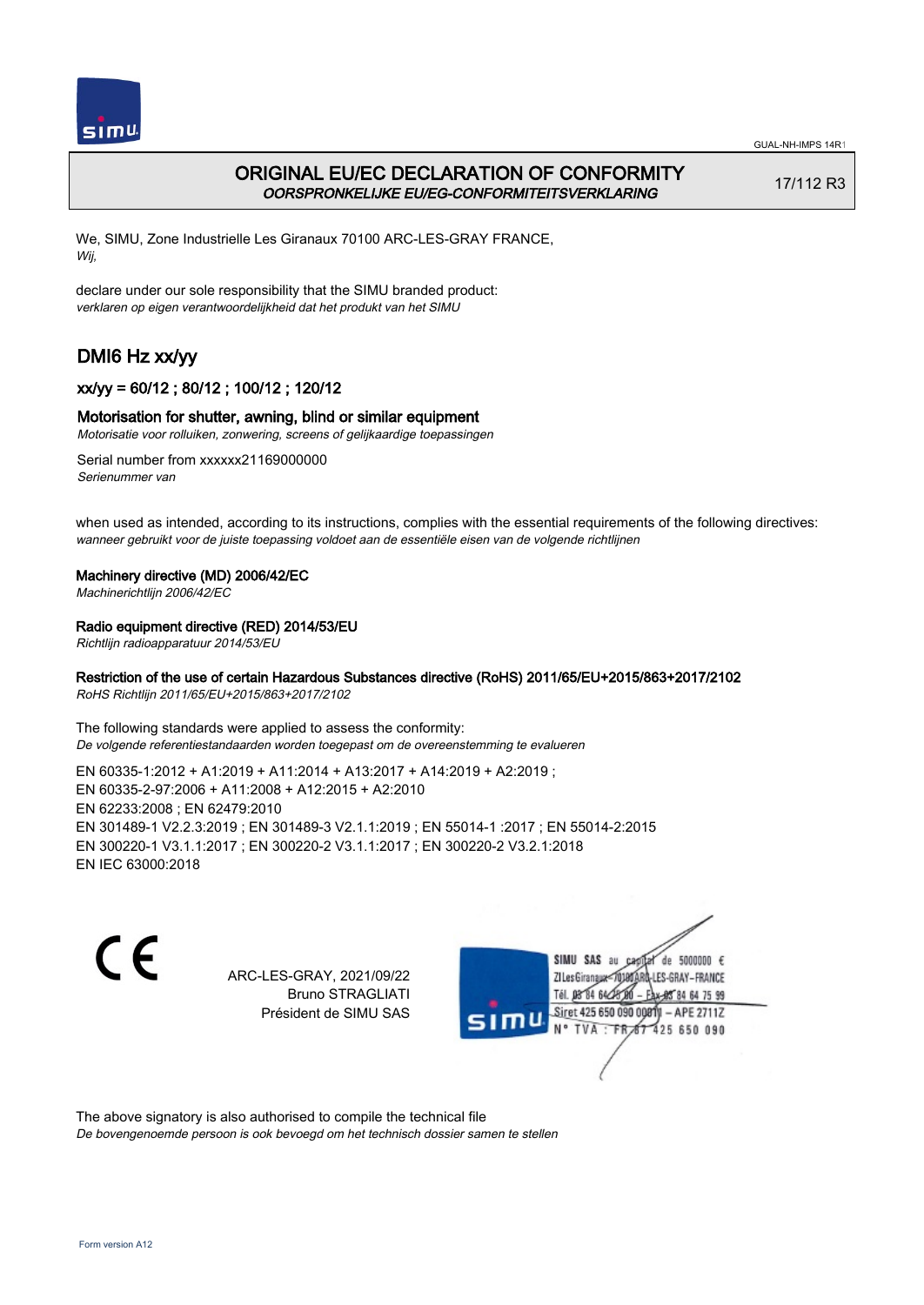

## ORIGINAL EU/EC DECLARATION OF CONFORMITY ORIGINAL EU / CE - ERKLÆRING

17/112 R3

We, SIMU, Zone Industrielle Les Giranaux 70100 ARC-LES-GRAY FRANCE, Vi,

declare under our sole responsibility that the SIMU branded product: erklærer under vårt eneansvar at SIMU merket produkt

# DMI6 Hz xx/yy

## xx/yy = 60/12 ; 80/12 ; 100/12 ; 120/12

### Motorisation for shutter, awning, blind or similar equipment

Motorisering for marksier, screens, persienner eller lignende utstyr

Serial number from xxxxxx21169000000 Serienummer fra

when used as intended, according to its instructions, complies with the essential requirements of the following directives: når de brukes som forutsatt, i henhold til sin instruks, i samsvar med de grunnlegende kravene i følgende direktiver

#### Machinery directive (MD) 2006/42/EC

Maskindirektivet 2006/42/EC

### Radio equipment directive (RED) 2014/53/EU

Radioutstyr direktivet 2014/53/EU

## Restriction of the use of certain Hazardous Substances directive (RoHS) 2011/65/EU+2015/863+2017/2102

RoHS-direktivet 2011/65/EU+2015/863+2017/2102

The following standards were applied to assess the conformity: Følgende referansestandarder ble brukt for å vurdere samsvar

EN 60335‑1:2012 + A1:2019 + A11:2014 + A13:2017 + A14:2019 + A2:2019 ; EN 60335‑2‑97:2006 + A11:2008 + A12:2015 + A2:2010 EN 62233:2008 ; EN 62479:2010 EN 301489‑1 V2.2.3:2019 ; EN 301489‑3 V2.1.1:2019 ; EN 55014‑1 :2017 ; EN 55014‑2:2015 EN 300220‑1 V3.1.1:2017 ; EN 300220‑2 V3.1.1:2017 ; EN 300220‑2 V3.2.1:2018 EN IEC 63000:2018

 $\epsilon$ 

ARC-LES-GRAY, 2021/09/22 Bruno STRAGLIATI Président de SIMU SAS



The above signatory is also authorised to compile the technical file Ovennevnte underskrevet fullmakt til å utarbeide den tekniske dokumentasjonen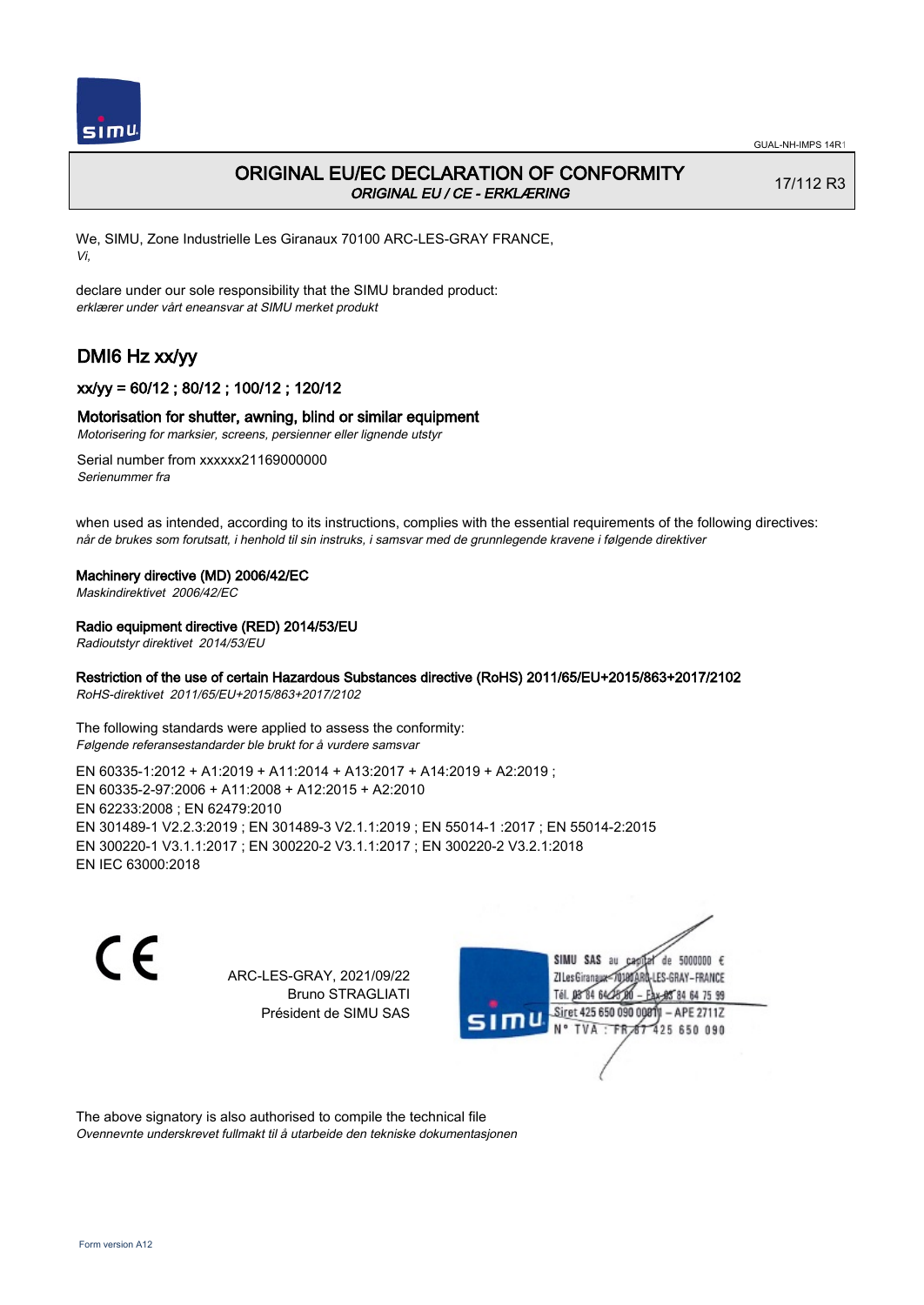

## ORIGINAL EU/EC DECLARATION OF CONFORMITY ORYGINALNA DEKLARACJA ZGODNOŚCI UE/WE

17/112 R3

We, SIMU, Zone Industrielle Les Giranaux 70100 ARC-LES-GRAY FRANCE, My,

declare under our sole responsibility that the SIMU branded product: deklarujemy z pełną odpowiedzialnością, że produkt oznaczony marką SIMU

# DMI6 Hz xx/yy

## xx/yy = 60/12 ; 80/12 ; 100/12 ; 120/12

### Motorisation for shutter, awning, blind or similar equipment

Wyposażenie w napęd rolety, markizy, osłony przeciwsłonecznej lub podobnego urządzenia

Serial number from xxxxxx21169000000 z numerem seryjnym od

when used as intended, according to its instructions, complies with the essential requirements of the following directives: gdy jest używany zgodnie z przeznaczeniem i instrukcjami, spełnia podstawowe wymagania następujących Dyrektyw

#### Machinery directive (MD) 2006/42/EC

Dyrektywa maszynowa 2006/42/EC

#### Radio equipment directive (RED) 2014/53/EU

Dyrektywa o urządzeniach radiowych 2014/53/EU

## Restriction of the use of certain Hazardous Substances directive (RoHS) 2011/65/EU+2015/863+2017/2102

Dyrektywa RoHS 2011/65/EU+2015/863+2017/2102

The following standards were applied to assess the conformity: Do oceny zgodności zostały zastosowane następujące normy

EN 60335‑1:2012 + A1:2019 + A11:2014 + A13:2017 + A14:2019 + A2:2019 ; EN 60335‑2‑97:2006 + A11:2008 + A12:2015 + A2:2010 EN 62233:2008 ; EN 62479:2010 EN 301489‑1 V2.2.3:2019 ; EN 301489‑3 V2.1.1:2019 ; EN 55014‑1 :2017 ; EN 55014‑2:2015 EN 300220‑1 V3.1.1:2017 ; EN 300220‑2 V3.1.1:2017 ; EN 300220‑2 V3.2.1:2018 EN IEC 63000:2018

C F

ARC-LES-GRAY, 2021/09/22 Bruno STRAGLIATI Président de SIMU SAS



The above signatory is also authorised to compile the technical file

Osoba wskazana powyżej jest również upoważniony do przygotowania dokumentacji technicznej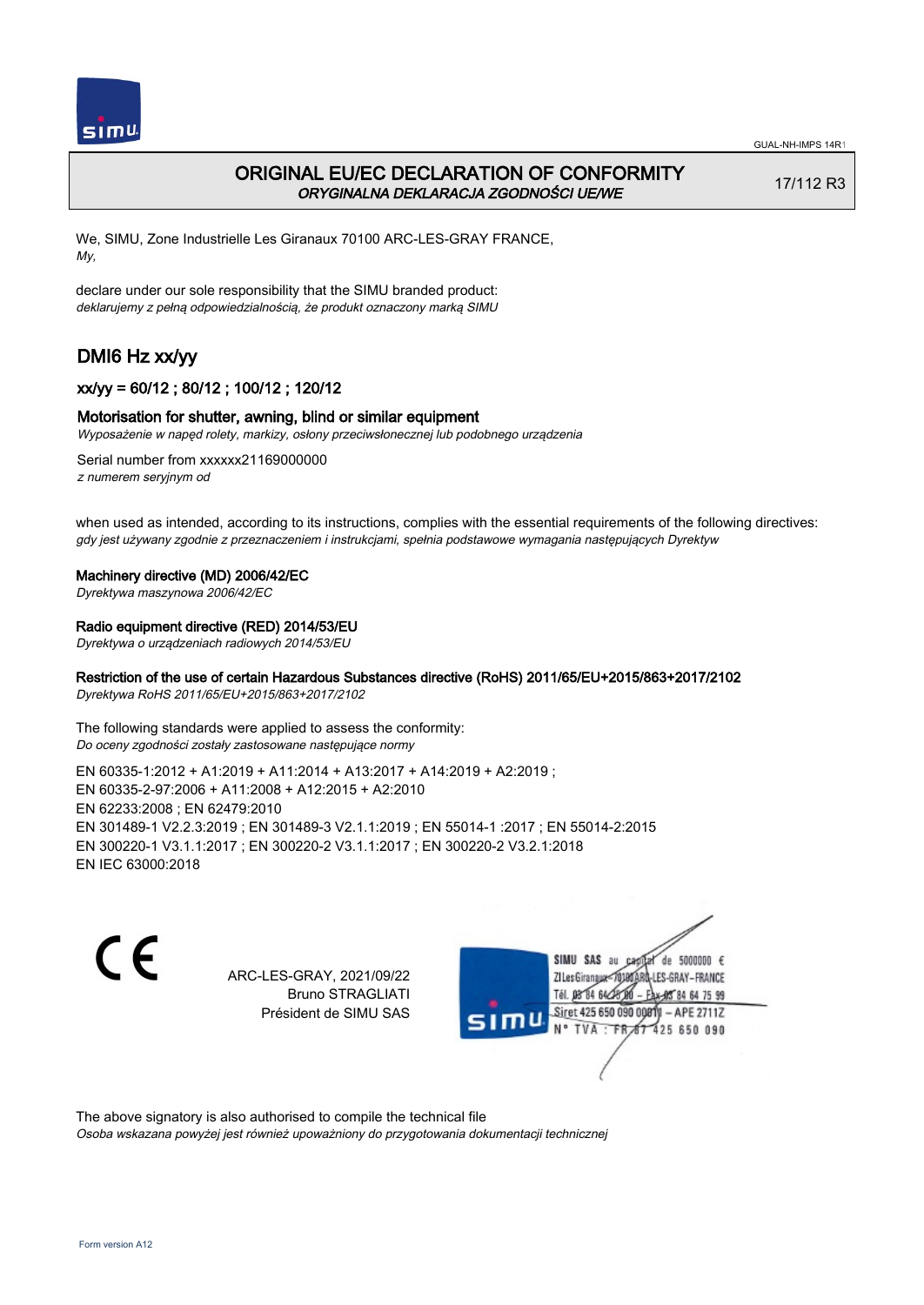

## ORIGINAL EU/EC DECLARATION OF CONFORMITY DECLARAÇÃO UE/CE DE CONFORMIDADE ORIGINAL

17/112 R3

We, SIMU, Zone Industrielle Les Giranaux 70100 ARC-LES-GRAY FRANCE, Nós,

declare under our sole responsibility that the SIMU branded product: declaramos sob nossa única responsabilidade que o dispositivo marca SIMU

# DMI6 Hz xx/yy

## xx/yy = 60/12 ; 80/12 ; 100/12 ; 120/12

### Motorisation for shutter, awning, blind or similar equipment

Motorização para toldo, persiana, estore, cortina ou equipamento parecido

Serial number from xxxxxx21169000000 Número de série desde

when used as intended, according to its instructions, complies with the essential requirements of the following directives: Quando utilizado de acordo com sua a aplicação, segundo as suas instruções, cumpre os requisitos essenciais das seguintes diretivas

#### Machinery directive (MD) 2006/42/EC

Diretiva Máquinas 2006/42/EC

### Radio equipment directive (RED) 2014/53/EU

Diretiva equipamentos de rádio 2014/53/EU

### Restriction of the use of certain Hazardous Substances directive (RoHS) 2011/65/EU+2015/863+2017/2102

Diretiva RoHS 2011/65/EU+2015/863+2017/2102

The following standards were applied to assess the conformity: As normas de referência apresentadas em seguida foram aplicadas para avaliar a conformidade

EN 60335‑1:2012 + A1:2019 + A11:2014 + A13:2017 + A14:2019 + A2:2019 ; EN 60335‑2‑97:2006 + A11:2008 + A12:2015 + A2:2010 EN 62233:2008 ; EN 62479:2010 EN 301489‑1 V2.2.3:2019 ; EN 301489‑3 V2.1.1:2019 ; EN 55014‑1 :2017 ; EN 55014‑2:2015 EN 300220‑1 V3.1.1:2017 ; EN 300220‑2 V3.1.1:2017 ; EN 300220‑2 V3.2.1:2018 EN IEC 63000:2018

 $\epsilon$ 

ARC-LES-GRAY, 2021/09/22 Bruno STRAGLIATI Président de SIMU SAS



The above signatory is also authorised to compile the technical file

A pessoa nomeada acima também está autorizada a compilar o processo técnico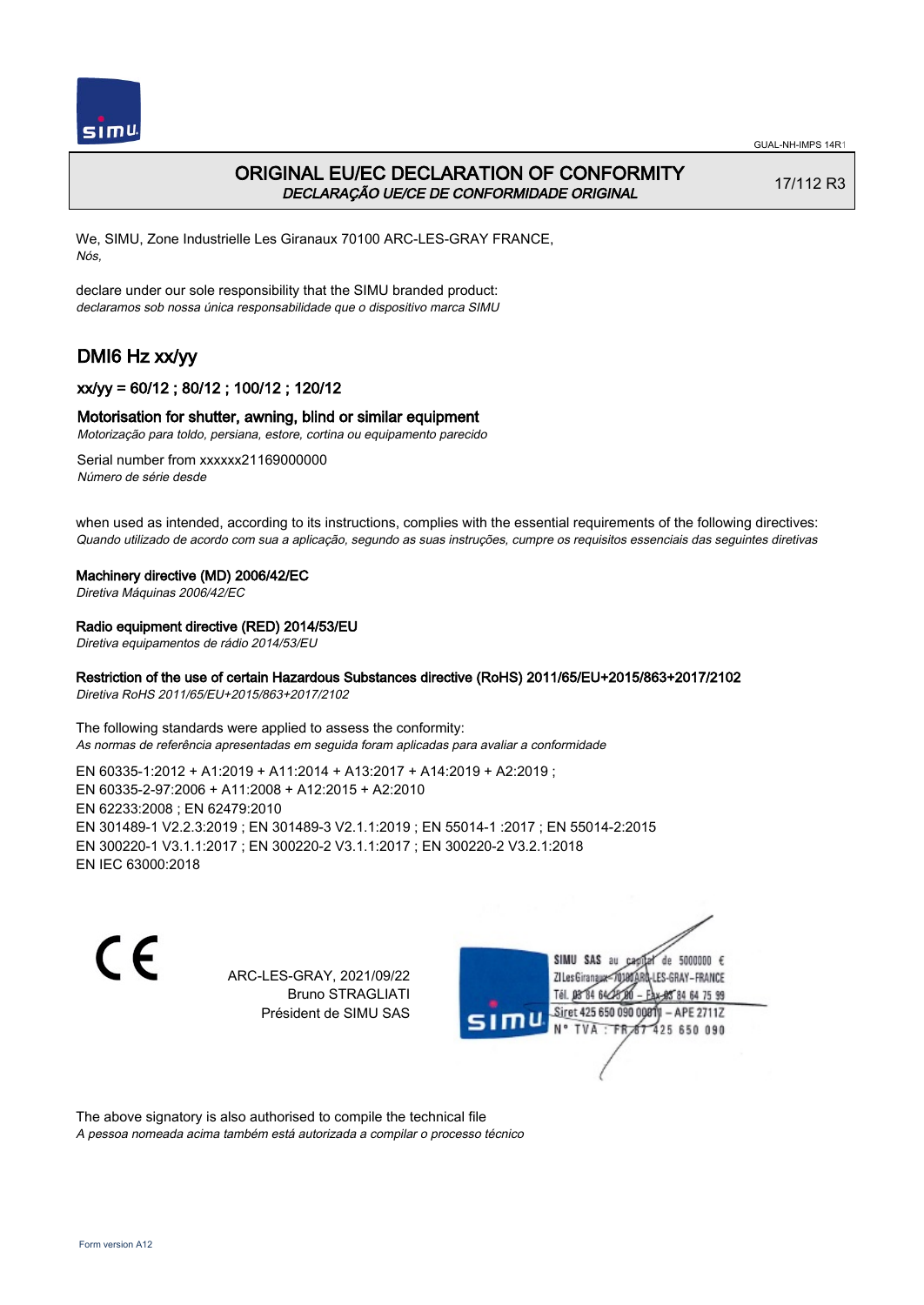

## ORIGINAL EU/EC DECLARATION OF CONFORMITY ORIGINAL EU/EC DECLARAIE DE CONFORMITATE

17/112 R3

We, SIMU, Zone Industrielle Les Giranaux 70100 ARC-LES-GRAY FRANCE, Noi,

declare under our sole responsibility that the SIMU branded product: declarăm pe propria răspundere că produsele marca SIMU

# DMI6 Hz xx/yy

## xx/yy = 60/12 ; 80/12 ; 100/12 ; 120/12

## Motorisation for shutter, awning, blind or similar equipment

Motorizări pentru rulou, marchiză, perdea sau echipament similar

Serial number from xxxxxx21169000000 Numărul de serie din

when used as intended, according to its instructions, complies with the essential requirements of the following directives: utilizate conform destinaiei lor, aa cum este descris în manualul de utilizare, sunt în conformitate cu cerinele eseniale ale următoarelor directive

## Machinery directive (MD) 2006/42/EC

Directiva privind echipamentele tehnice 2006/42/EC

## Radio equipment directive (RED) 2014/53/EU

Directiva privind echipamentele radio 2014/53/EU

### Restriction of the use of certain Hazardous Substances directive (RoHS) 2011/65/EU+2015/863+2017/2102

Directiva RoHS 2011/65/EU+2015/863+2017/2102

The following standards were applied to assess the conformity: Următoarele standarde de referină au fost aplicate pentru respectarea conformităii

EN 60335‑1:2012 + A1:2019 + A11:2014 + A13:2017 + A14:2019 + A2:2019 ; EN 60335‑2‑97:2006 + A11:2008 + A12:2015 + A2:2010 EN 62233:2008 ; EN 62479:2010 EN 301489‑1 V2.2.3:2019 ; EN 301489‑3 V2.1.1:2019 ; EN 55014‑1 :2017 ; EN 55014‑2:2015 EN 300220‑1 V3.1.1:2017 ; EN 300220‑2 V3.1.1:2017 ; EN 300220‑2 V3.2.1:2018 EN IEC 63000:2018

C E

ARC-LES-GRAY, 2021/09/22 Bruno STRAGLIATI Président de SIMU SAS

de 5000000  $\epsilon$ SIMU SAS au ZI Les Giranaux-70180 LES-GRAY-FRANCE Tél. 08 84 64 24 64 75 99 Siret 425 650 090 0081) - APE 2711Z 425 650 090 TVA: FR

The above signatory is also authorised to compile the technical file Semnatarul de mai sus este, de asemenea, autorizat să întocmească dosarul tehnic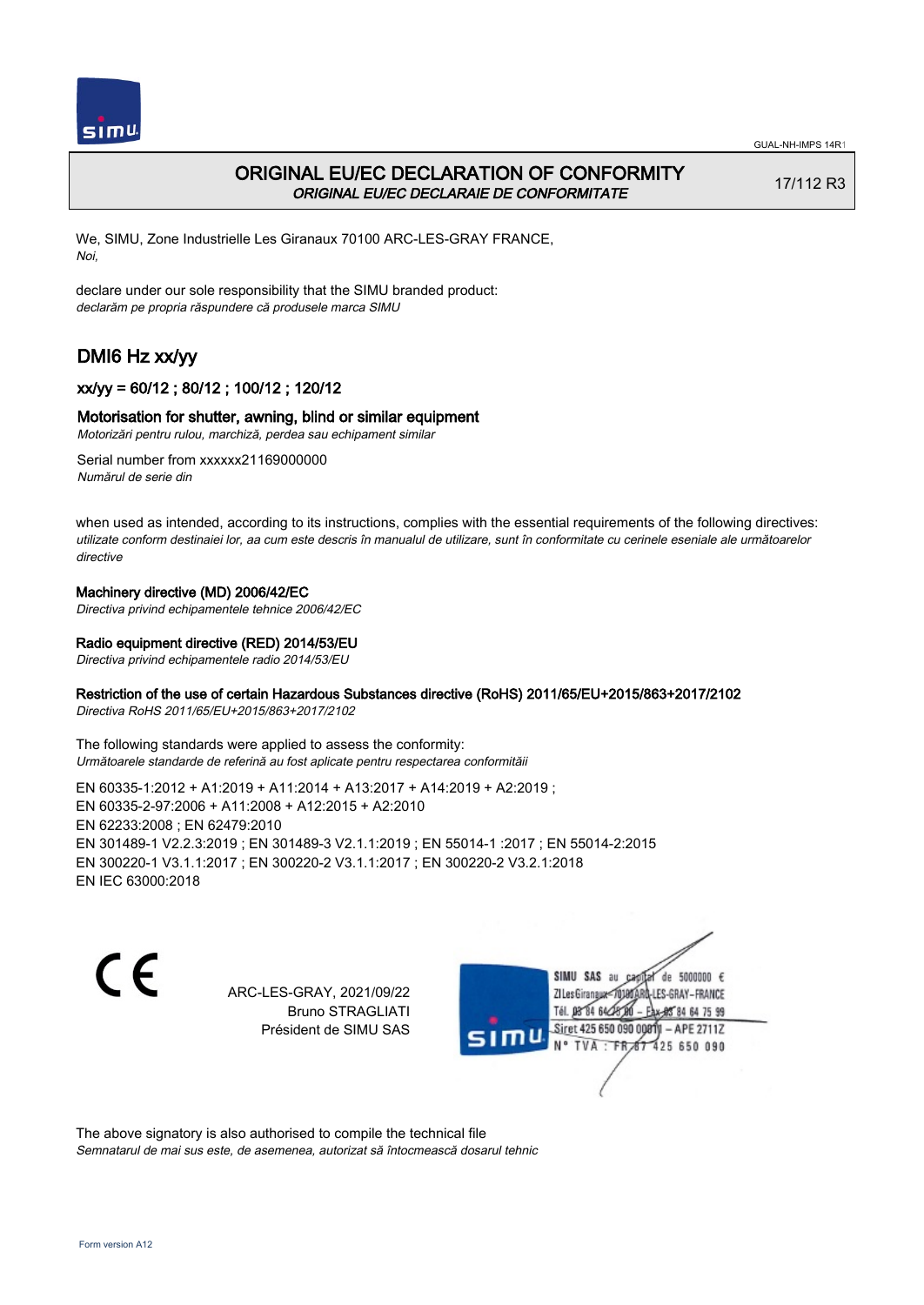

## ORIGINAL EU/EC DECLARATION OF CONFORMITY ORIGINAL EU/EG-FÖRSÄKRAN OM ÖVERENSSTÄMMELSE

17/112 R3

We, SIMU, Zone Industrielle Les Giranaux 70100 ARC-LES-GRAY FRANCE, Vi,

declare under our sole responsibility that the SIMU branded product: försäkrar på eget ansvar att produkten av varumärket SIMU

# DMI6 Hz xx/yy

## xx/yy = 60/12 ; 80/12 ; 100/12 ; 120/12

## Motorisation for shutter, awning, blind or similar equipment

Motorisering för jalusi, markis, rullgardin eller liknande produkter

Serial number from xxxxxx21169000000 Serienumret från

when used as intended, according to its instructions, complies with the essential requirements of the following directives: uppfyller de grundläggande kraven i följande direktiv när den används på det sätt som avses, i enlighet med bruksanvisningen

### Machinery directive (MD) 2006/42/EC

Maskindirektivet 2006/42/EC

### Radio equipment directive (RED) 2014/53/EU

Direktivet om radioutrustning 2014/53/EU

### Restriction of the use of certain Hazardous Substances directive (RoHS) 2011/65/EU+2015/863+2017/2102

RoHS-direktivet 2011/65/EU+2015/863+2017/2102

The following standards were applied to assess the conformity: Följande referensnormer har tillämpats för att göra en bedömning av överensstämmelsen

EN 60335‑1:2012 + A1:2019 + A11:2014 + A13:2017 + A14:2019 + A2:2019 ; EN 60335‑2‑97:2006 + A11:2008 + A12:2015 + A2:2010 EN 62233:2008 ; EN 62479:2010 EN 301489‑1 V2.2.3:2019 ; EN 301489‑3 V2.1.1:2019 ; EN 55014‑1 :2017 ; EN 55014‑2:2015 EN 300220‑1 V3.1.1:2017 ; EN 300220‑2 V3.1.1:2017 ; EN 300220‑2 V3.2.1:2018 EN IEC 63000:2018

 $\epsilon$ 

ARC-LES-GRAY, 2021/09/22 Bruno STRAGLIATI Président de SIMU SAS



The above signatory is also authorised to compile the technical file

Den person som anges ovan är också behörig att ställa samman den tekniska dokumentationen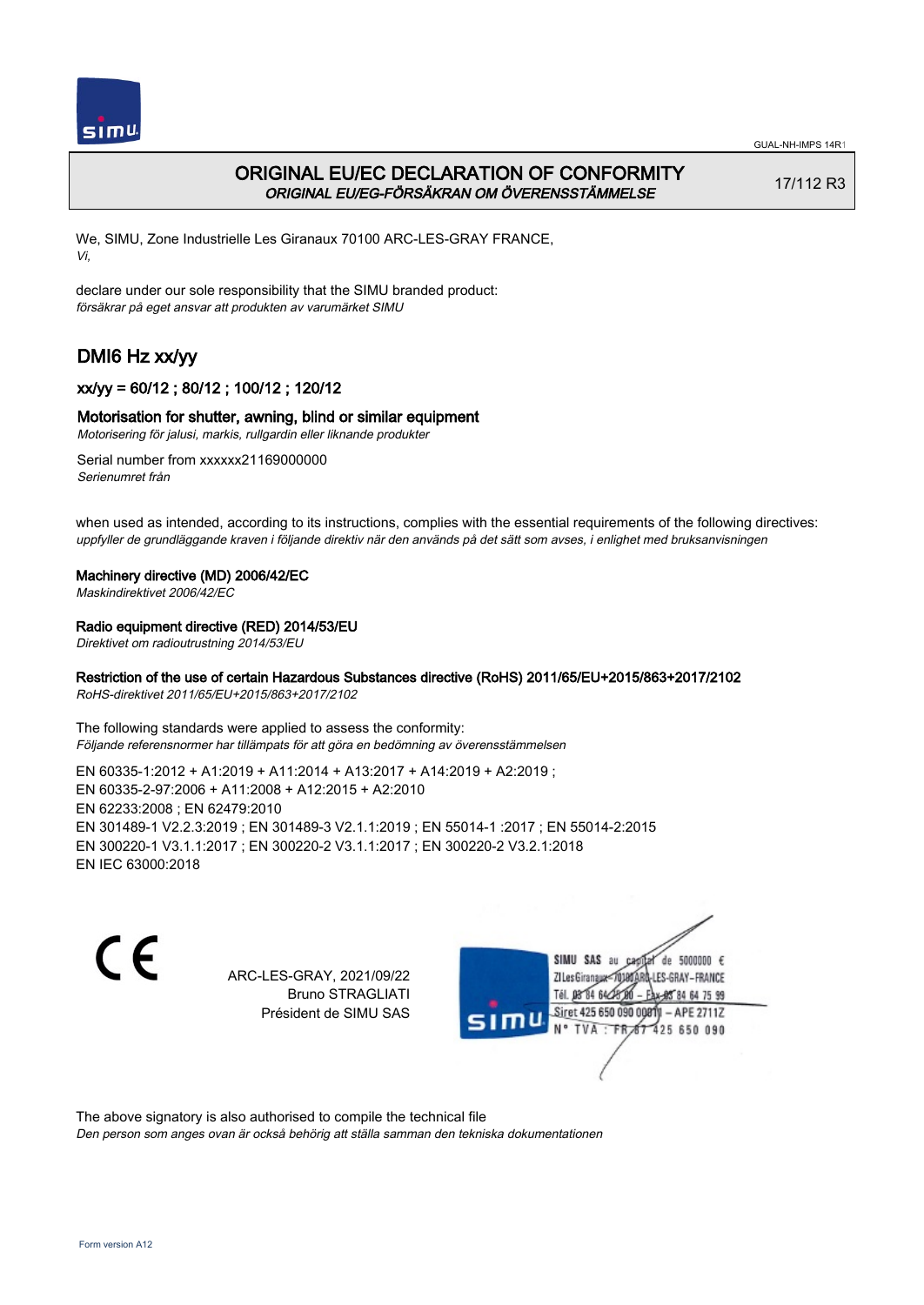

## ORIGINAL EU/EC DECLARATION OF CONFORMITY ORIGINÁLNE VYHLÁSENIE EU/ES O ZHODE

17/112 R3

We, SIMU, Zone Industrielle Les Giranaux 70100 ARC-LES-GRAY FRANCE, My,

declare under our sole responsibility that the SIMU branded product: vyhlasujeme na svoju výlučnú zodpovednosť, že výrobok značky SIMU

# DMI6 Hz xx/yy

## xx/yy = 60/12 ; 80/12 ; 100/12 ; 120/12

### Motorisation for shutter, awning, blind or similar equipment

Pohon pre rolety, markízy, clony alebo podobné zariadenia

Serial number from xxxxxx21169000000 Seriové číslo od

when used as intended, according to its instructions, complies with the essential requirements of the following directives: ak je používaný v súlade s účelom použitia a s návodom, spĺňa základné požiadavky týchto smerníc

### Machinery directive (MD) 2006/42/EC

Smernica o strojových zariadeniach 2006/42/EC

#### Radio equipment directive (RED) 2014/53/EU

Smernica o sprístupňovaniu rádiových zariadení na trhu 2014/53/EU

### Restriction of the use of certain Hazardous Substances directive (RoHS) 2011/65/EU+2015/863+2017/2102

Smernica o obmedzení používania určitých nebezpečných látok v elektrických a elektronických zariadeniach 2011/65/EU+2015/863+2017/2102

The following standards were applied to assess the conformity: Pre posúdenie zhody boli použité následujúce normy

EN 60335‑1:2012 + A1:2019 + A11:2014 + A13:2017 + A14:2019 + A2:2019 ; EN 60335‑2‑97:2006 + A11:2008 + A12:2015 + A2:2010 EN 62233:2008 ; EN 62479:2010 EN 301489‑1 V2.2.3:2019 ; EN 301489‑3 V2.1.1:2019 ; EN 55014‑1 :2017 ; EN 55014‑2:2015 EN 300220‑1 V3.1.1:2017 ; EN 300220‑2 V3.1.1:2017 ; EN 300220‑2 V3.2.1:2018 EN IEC 63000:2018

C E

ARC-LES-GRAY, 2021/09/22 Bruno STRAGLIATI Président de SIMU SAS

SIMU SAS au de 5000000  $\epsilon$ ZI Les Giranaux</r0180 LES-GRAY-FRANCE Tél. 08 84 64 24 64 75 99 Siret 425 650 090 008TV - APE 2711Z 425 650 090 TVA : FRAT

The above signatory is also authorised to compile the technical file uvedená osoba je tiež osoba zodpovedná za vypracovanie technickej dokumentácie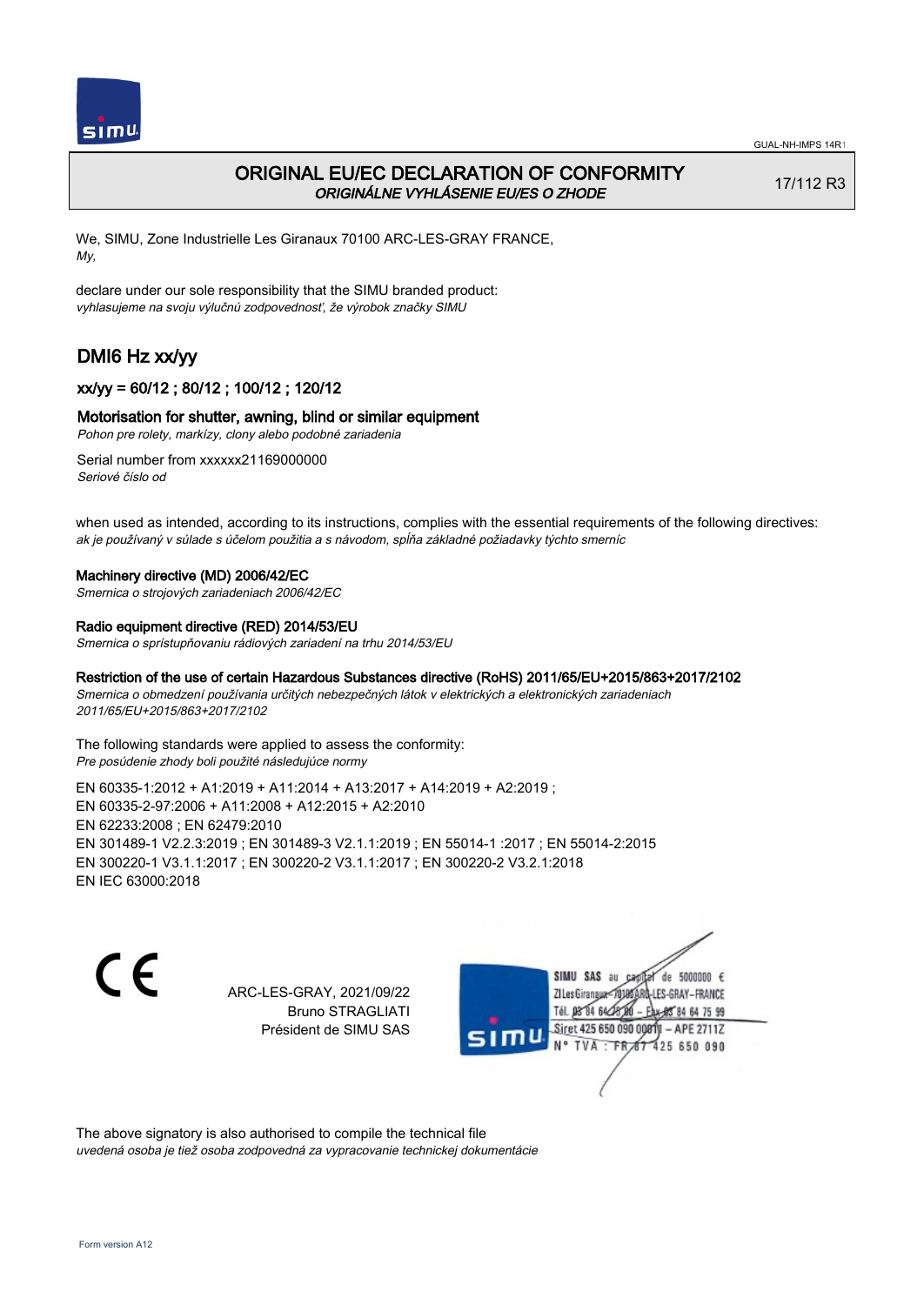

## ORIGINAL EU/EC DECLARATION OF CONFORMITY IZJAVA O SKLADNOSTI / IZJAVA O LASTNOSTIH

17/112 R3

We, SIMU, Zone Industrielle Les Giranaux 70100 ARC-LES-GRAY FRANCE, Mi,

declare under our sole responsibility that the SIMU branded product: S polno odgovornostjo izjavljamo, da izdelki blagovne znamke SIMU

# DMI6 Hz xx/yy

## xx/yy = 60/12 ; 80/12 ; 100/12 ; 120/12

### Motorisation for shutter, awning, blind or similar equipment

Motorizacija rolet, žaluzij, senčnikov in podobne opreme

Serial number from xxxxxx21169000000 'Serijska številka

when used as intended, according to its instructions, complies with the essential requirements of the following directives: ko se uporabljajo v skladu z namembnostjo in navodili, ustrezajo bistvenim zahtevam naslednjih direktiv

#### Machinery directive (MD) 2006/42/EC

Direktiva o strojih 2006/42/EC

### Radio equipment directive (RED) 2014/53/EU

Ditrektiva o Radijski opremi 2014/53/EU

## Restriction of the use of certain Hazardous Substances directive (RoHS) 2011/65/EU+2015/863+2017/2102

Direktiva RoHS 2011/65/EU+2015/863+2017/2102

The following standards were applied to assess the conformity: Za preverjanje skladnosti so bili uporabljeni naslednji standardi

EN 60335‑1:2012 + A1:2019 + A11:2014 + A13:2017 + A14:2019 + A2:2019 ; EN 60335‑2‑97:2006 + A11:2008 + A12:2015 + A2:2010 EN 62233:2008 ; EN 62479:2010 EN 301489‑1 V2.2.3:2019 ; EN 301489‑3 V2.1.1:2019 ; EN 55014‑1 :2017 ; EN 55014‑2:2015 EN 300220‑1 V3.1.1:2017 ; EN 300220‑2 V3.1.1:2017 ; EN 300220‑2 V3.2.1:2018 EN IEC 63000:2018

 $\epsilon$ 

ARC-LES-GRAY, 2021/09/22 Bruno STRAGLIATI Président de SIMU SAS



The above signatory is also authorised to compile the technical file Podpisnik, naveden zgoraj, je pooblaščen tudi za pripravo tehnične dokumentacije